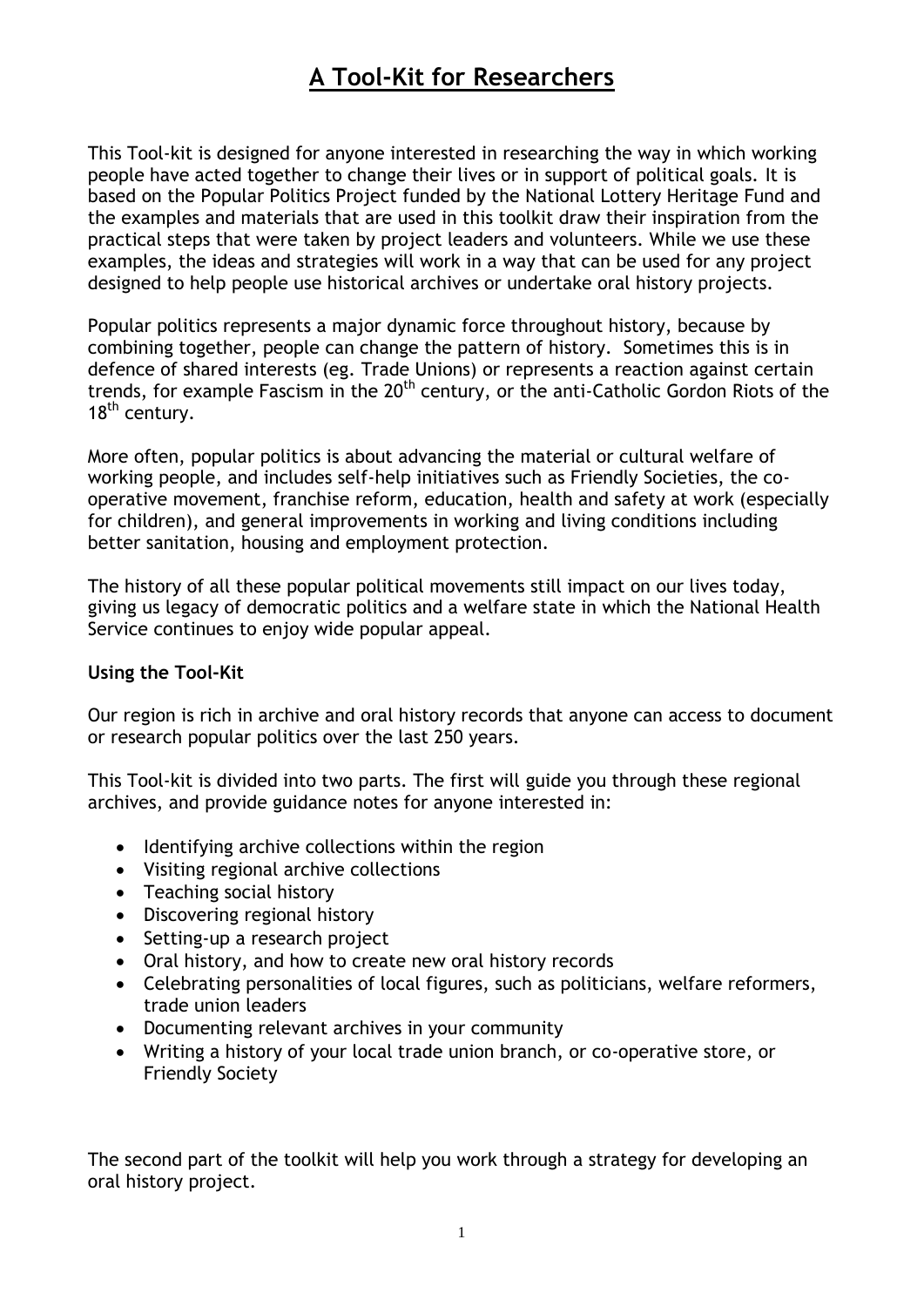## **ARCHIVE MAPPING & RESEARCH TOOLKIT FOR VOLUNTEERS**

## **PROJECT AIMS:**

- *To map the incidence of popular political events (drawn widely) and persons in the regions communities, archives, libraries and museums.*
- *To find, record and transcribe the personal narratives of living participants in political parties, movements and campaigns.*
- *To find relevant material in private hands and encourage its owners to donate it to the appropriate archive.*
- *To collect the material and package and display it to make it widely available to the community.*
- *To involve the maximum number and variety of members possible to undertake the work.*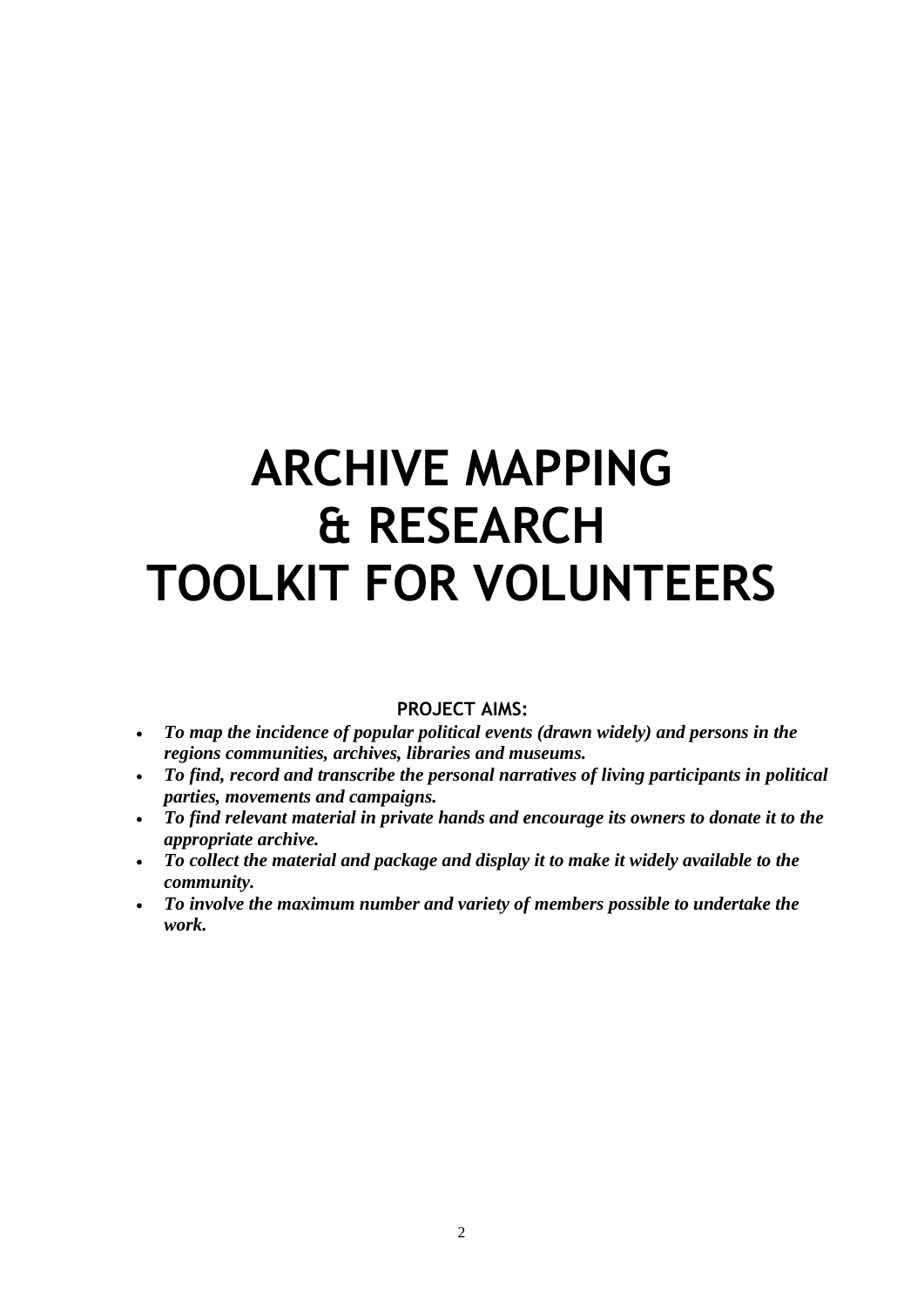

## **CONTENTS**

## **Page**

- 3 Archive Searching<br>9 Listing from the Co
- Listing from the Catalogues
- 12 Completing Individual Item Forms
- 13 Research Guidance
- 15 Web and Home Based Research<br>19 Appendices
- **Appendices** 
	- 1. Key Themes, Topics, Words
	- 2. Ditto -Teesside Archives Test Illustration
	- 3. Catalogue Listing Form
	- 4. Bibliography Form
	- 5. Newspaper Contents Form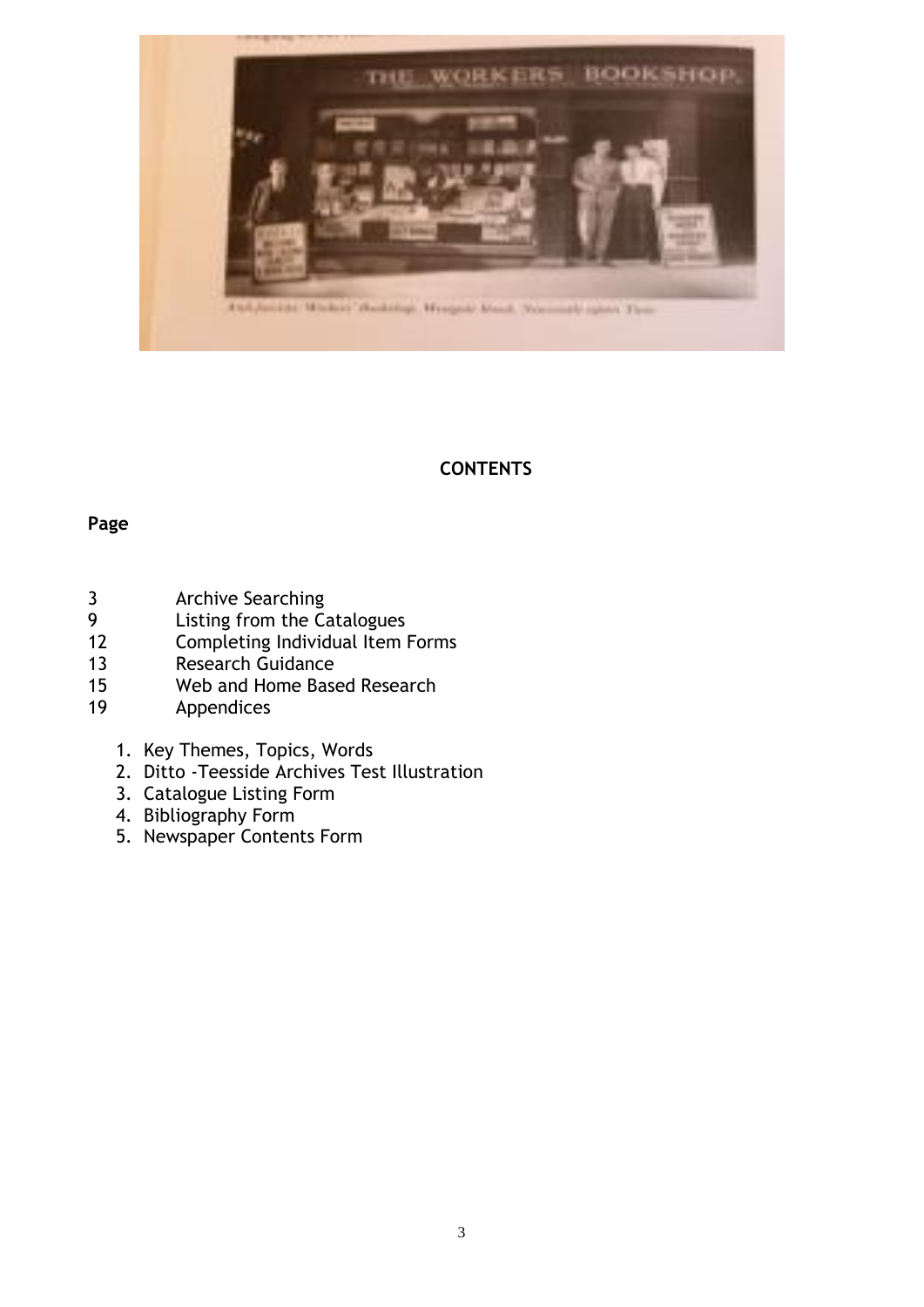## **ARCHIVE SEARCHING**

**Note**: MAL = Museum, Archive, Library, Local Studies Centre

#### **Introduction**

The main purpose of the toolkit is to identify the materials in a range of archives. The use of the word archives covers libraries, local study centres, museums, and record offices. As a result a bank of primary and secondary material will be created which will enable members of the public, academic and non-academic historians, archive staff and workers in the wide range of cultural industries to carry out detailed research culminating in books, articles, pamphlets, displays, website material, art works, fiction and poetry, music and dance, etc.

#### **Archive Searching**

Archive searching involves looking at the paper and web catalogues of the participating archives using key words, existing knowledge and intuition.

#### **Catalogues**

Each archive has developed a different approach to cataloguing the collections of personal, business and organisational papers and other material.

Most will have a mix of catalogue systems: print, card, web. Some will have all or part of their print based catalogues on the web and have still kept the print catalogues. Some may have dispensed with or no longer add to print and card catalogues.

Print catalogues are the easiest to go through as it is simply a question of carefully going through them page by page. Card catalogues allow more specialist topic research.

While books and pamphlets in libraries and library sections of archives will have a standard library coding system, most will have their own coding system for the archive materials. A few may do it by subject with no coding.

Each set of papers and other materials acquired by an archive through loan or deposit is normally given an accession or acquisition code. Where the archive has been able to index every item in the acquisition there is a hierarchy of sub-codings under that main code. This makes it easier to look for key themes, topics and word within each archive collection. Many archives have not been able to create detailed indexes of all their acquisitions. This makes searching much more difficult – each acquisition collection has to be gone through to see what its contents are. This is very time consuming and this is where knowledge and intuition come in.

#### **Web Catalogue**

Each web based catalogue has a search facility, which enables a key word to be entered. If the key word exists in the catalogue, the relevant item(s) will be shown. However, the search tools on some web based catalogues will only highlight the full spelling of a word, not part of it. For example if you searched 'rail' as a general word hoping it will identify 'railway', railways', railwaymen', it might not do so, in which case each of the specific words will have to be searched for. Web catalogue searching can be very time consuming.

#### **Print Catalogue Searching**

Print catalogue searching involves going through the catalogue volumes page by page. Even where web based catalogue searching has been carried out, the nature of the exercise will mean that not all relevant items will have been found. Much relevant material for the project will be found hidden in what do not appear to be obvious collections, or in collections which have not been indexed in the catalogues. This will become more obvious as detailed information is built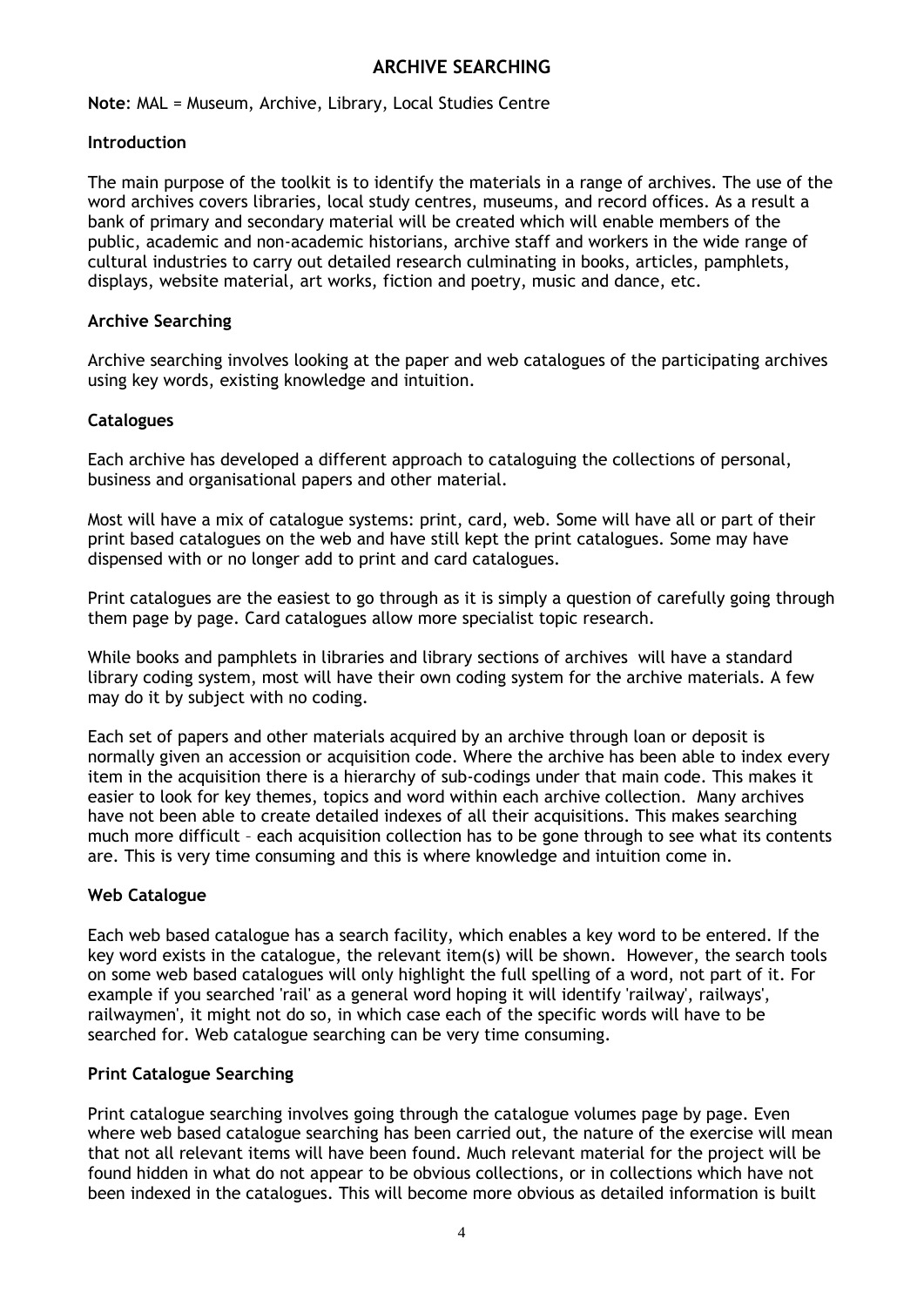up about popular politics.

## **The Popular Politics Approach**

Different approaches will be taken at each archive as their cataloguing systems differ.

**Key Theme/Topic/Word List**. In general however we will work from a list key themes, topics and words that will help identify the relevant material in the catalogues. This list is attached as Appendix 1. It can be amended and updated to enable further identification of material as new themes, topics and words are identified. A small example from searching some key themes, topics and words on the Teesside web catalogue is set out below (in the appendix?).

**Catalogue Listing.** This can be used to list the items that are found along with a relevant code for the archive. Here is an example from the Popular Politics Project:

- PRN = Project Reference No
- NCS = Northumberland Collections

| <b>PRN A</b> | <b>NCS Ref No</b> | <b>Papers</b>                                     | <b>Notes</b>           |
|--------------|-------------------|---------------------------------------------------|------------------------|
|              | 1DE               | <b>Delaval Family Papers</b>                      |                        |
| 2            | 1DE/4/6/12-17     | George Delaval as envoy to Portugal, Emperor of   | This may give          |
|              |                   | Fez and Morocco etc 1698-1710                     | information on         |
|              |                   |                                                   | Arab/N/African slavery |
| 3            | 2DE               | <b>Delaval Family Papers</b>                      | These papers need to   |
|              |                   |                                                   | be looked at in detail |
| 4T           | $2/DE/4/1-57$     | Inc. Peace treaties concerning the Atlantic world |                        |
| 5            | 2DE/4/8/31        | <b>Ships</b>                                      | P/R                    |
| 6T           | 2DE/4/9/1-34      | Letters and notes to J H Delaval MP (1757-1804)   |                        |
|              |                   | to support various parliamentary bills            |                        |
| 7            | 2DE/4/9/1-68      | Letters and notes. J H Delaval. 1778-1779 inc re  | Jones American navy    |
|              |                   | Paul Jones                                        |                        |

**Individual Item Form.** This is used for two purposes:

- (a) to record detailed information about an item or an acquisition collection than is recorded on the Catalogue Listing.
- (b) to be the starting off point for any more detailed looking at the material.

#### **Completing the Forms**

Detailed explanations are given in the two sections which follow this one.

#### **Word-Processing Forms**

Individual forms can be completed by having the basic format on a computer and completing them by word processing. Otherwise, printed forms can be used and completed in neat handwriting.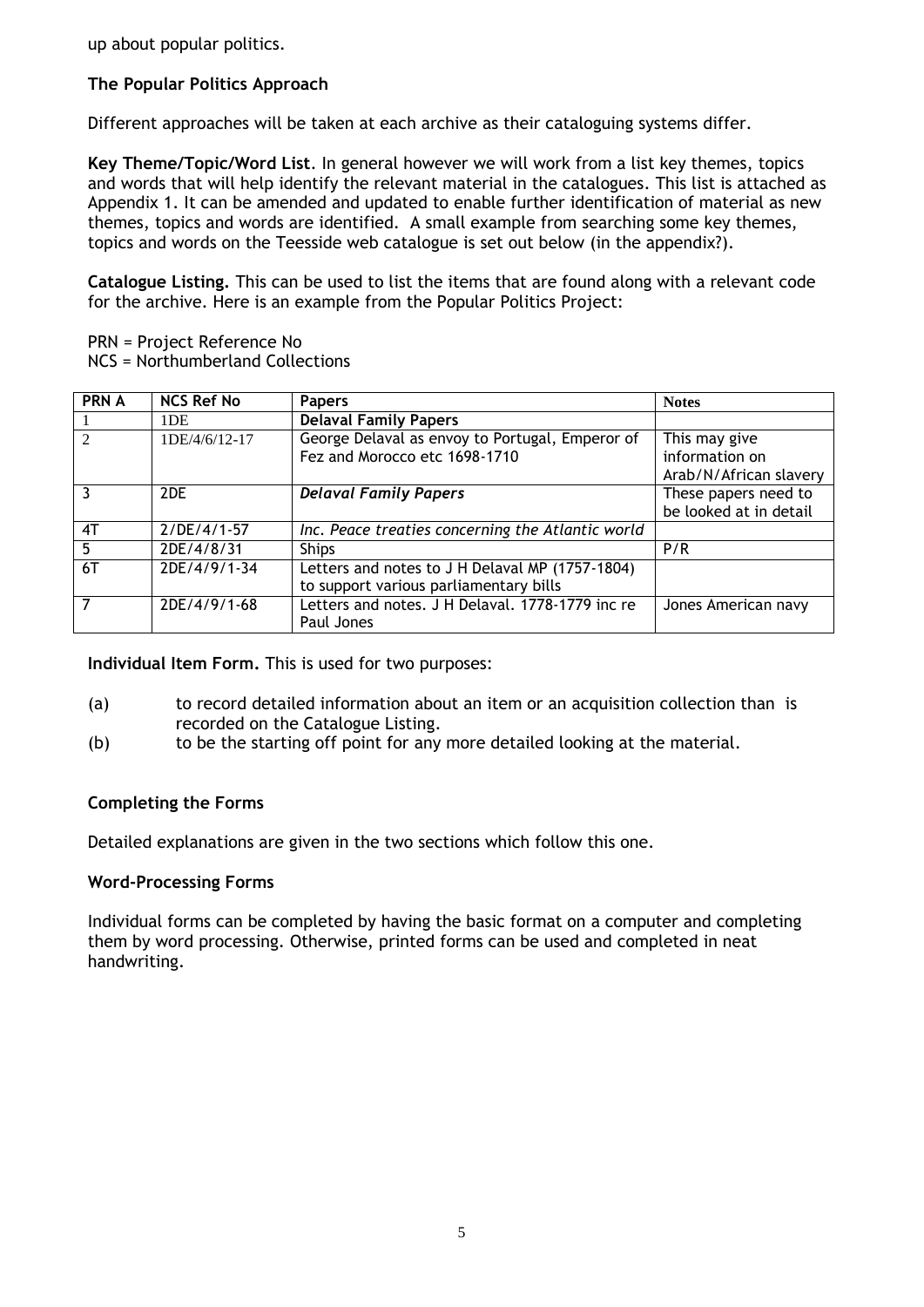## **LISTING FROM THE CATALOGUES**

#### **Introduction**

Creating lists of relevant items is an essential component of building the information about what resources there are in each MAL.

Some of the themes looked at during the Popular Politics Project cut across a range of different types of records. For example, we know that cholera outbreaks in the 1830s, 1840s and 1850s had economic and social effects including on the activities of the local government, civil society and political organisations. A number of activists and supporters died. Fund raising will also have been adversely effected. The records that could be looked at will not necessarily state they have anything to do with cholera in them. But the records of town councils, poor law guardians, town councils, hospitals, organisations, letters, and diaries for the particular years when cholera struck parts of the North East will be in files for those years.

Each collection has its own catalogue number. Most then have sub-lists with additional numbers e.g. the collection may have the number:

ACC 10. Poor Law Guardians

It may then be divided into sections. e.g. :

| ACC 10/1. Minutes 1835-6 | Or Minutes 1835-6        |
|--------------------------|--------------------------|
| ACC 10/2. Minutes 1836-7 | Or Correspondence 1935-6 |
| ACC 10/3. Minutes 1837-8 | Or Minutes 1836-7        |

You may not need to list each of these sections – just, for example:

In some catalogue listings correspondence might be sub-listed stating who the letter was from, to whom, the date and sometimes the subject matter. The catalogue numbering therefore might look like this:

| ACC 10/2   | Correspondence 1835-6                                                                             |
|------------|---------------------------------------------------------------------------------------------------|
| ACC 10/2/1 | Letter from (name) to (name) 4 April 1835.<br>Reply to allegation of maltreatment in<br>workhouse |
| ACC 10/2/2 | Letter from (name) to (name) 6 /4/1835. Reply<br>re-allegation of maltreatment in workhouse       |

In this case you would not list all the correspondence but would record:

| ACC 10/2/1-2 | Correspondence 1835-6, re-allegation of |
|--------------|-----------------------------------------|
|              | maltreatment in workhouse               |

The decision on what to record is partly a combination of copying detail from the catalogue, and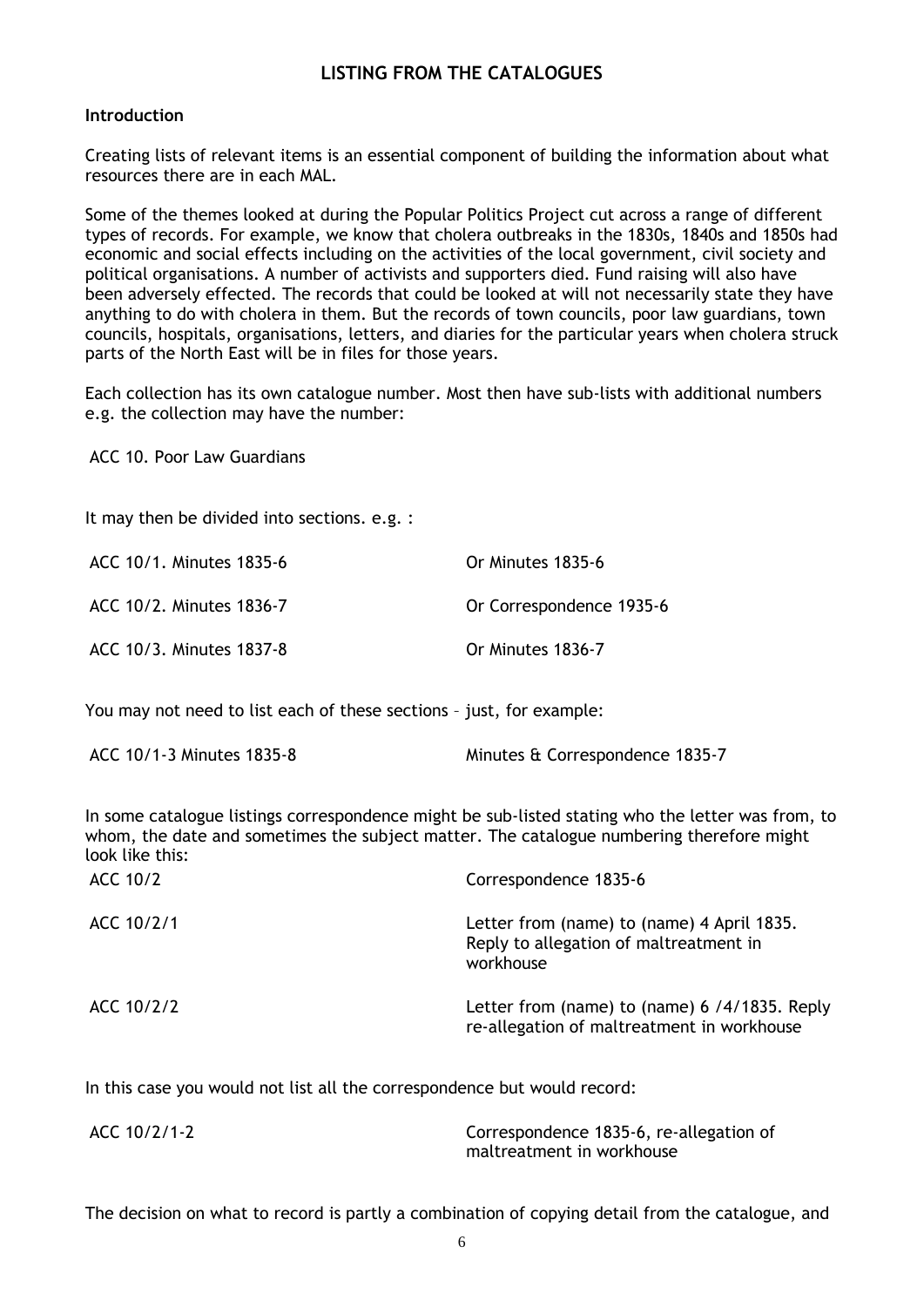summarising what is detailed in the itemised individual collection.

The following is a practical example relating to the Hodgson family records from the archive mapping (catalogue listing) at Tyne & Wear Archives. This shows the kind of detail and summary required. This enables you to add in a notes column details of the relevance and what needs to be looked at.

| TWA ACC 13    | The Hodgson family (inc Thomas)                              |
|---------------|--------------------------------------------------------------|
| $13/1 - 10$   | Personal records of Hodgson family. 1778-1890                |
| $13/11 - 21$  | Correspondence. 1775-1899                                    |
| $13/22 - 43$  | Financial Records, 1773-1868                                 |
| 13/44-47      | Deeds (and wills)                                            |
| $13/48 - 50$  | Miscellaneous                                                |
| $13/48/1 - 7$ | Summons to Chancery of Thos Slack, Richard Manistry & others |
| $13/51 - 60$  | Miscellaneous                                                |
| 13/55/54      | Notes on local poetry, poets and sermons, 1816-1834          |
| $13/60/1-3$   | Notes on public speaking & press freedom n.d.                |
| $13/61 - 63$  | Miscellaneous                                                |
| $13/61/1-3$   | Notes on Newcastle Water supply n.d.                         |

Sometimes a collection may simply be a list of Minutes or ledger books. There is usually no need to list every line. Simply summarise e.g.:

X/Y/1-20 Poor Law Minutes 1836/7 to 1855/6

#### **How Do I Order Items?**

You order the exact catalogue reference number of the item. e.g.

Main catalogue number ACC Main Catalogue number ACC 10. Poor Law Minute

Item to be ordered and according the MCC 10/1 Poor Law Minutes 1835-6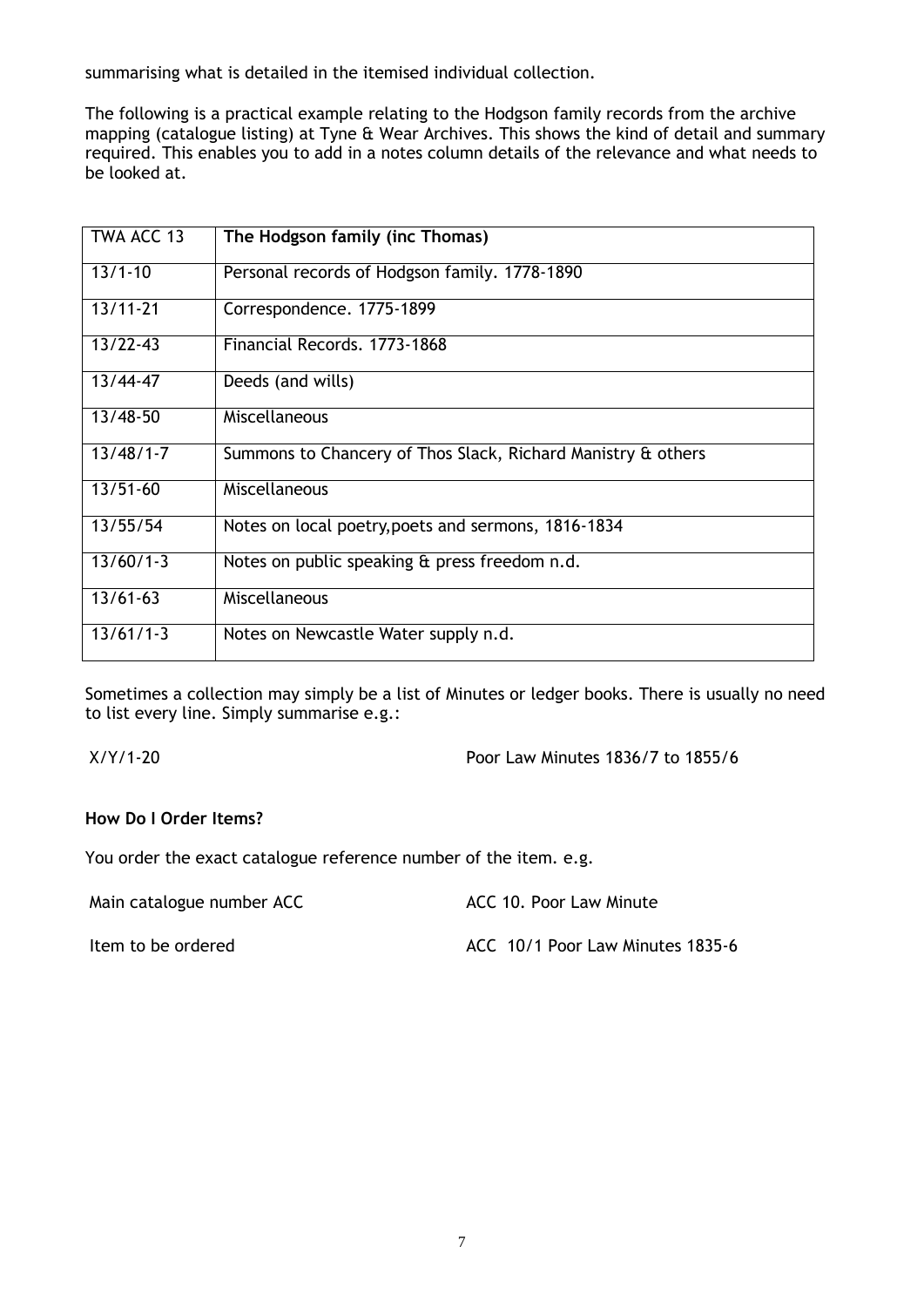## **COMPLETING INDIVIDUAL ITEM FORMS**

## **Archive Item Form**

The current form has been designed for loading the data on to a database.

- 1. Keep all text within the table.<br>2. Fach box line in the table will
- Each box line in the table will expand in size as you enter information that needs more than one line within the box.

#### **How Much Detail Should Be Included On An Archive Item Form?**

The detail you write will depend on the content, nature and relevance of the item and your own interest in the detail. While the key word section and detail will be important for future researchers to enable them to make a decision as to whether to look at the original item, the detail is useful in helping to assess the multiple interconnections between issues, themes, individuals, organisations and networks.

#### **How Will I Know Whether What I Have Done Is Of Value?**

This depends on the aims of your project and the targets you have set. Three examples from the Popular politics project that show how things might develop or link up are given below:

1. (Police batoning demonstrators early 1920s.) This is a window on to wider issues relating to the struggle of miners and campaigns over the Poor Law across the country in the 1920s (inc. the Poplar Councillors going to prison). The baton charging is a feature of other demonstrations in the period. The policing of demonstrations and strikes across the decades would make an interesting research topic, linking through the unemployed struggles in the 1930s, to the Miners' Strike in the 1980s[.](http://historyandsocialaction.blogspot.com/)

2. (Letters between British and American Quakers.) While these letters may not seem very relevant, it was the Quakers' links with their American co-religionists which were an important way in which information came to Britain about slavery and the abolition movement in the United States, enabling the North East in particular to give a warm welcome to black abolitionists like Frederick Douglass and William Wells Brown; and the way in which English support for US emancipation was fed back into US Quaker and abolitionist circles, where it was much appreciated.

3. A letter from Thomas Clarkson about promoting Quakerism on one of his trips. Clarkson's years of travelling 30,000 miles around the country was in the anti-slavery cause. This is an interesting added dimension in that he was keeping an eye on other agendas to promote as well. Given his support for the French Revolution it would be interesting to find out whether there is any evidence of him talking radical ideas on his travels. He fell out with Wilberforce over the Revolution, and Wilberforce shut down the London Committee not wanting abolition to be tainted by association with the Revolution, leading to a lull in the popular campaigning.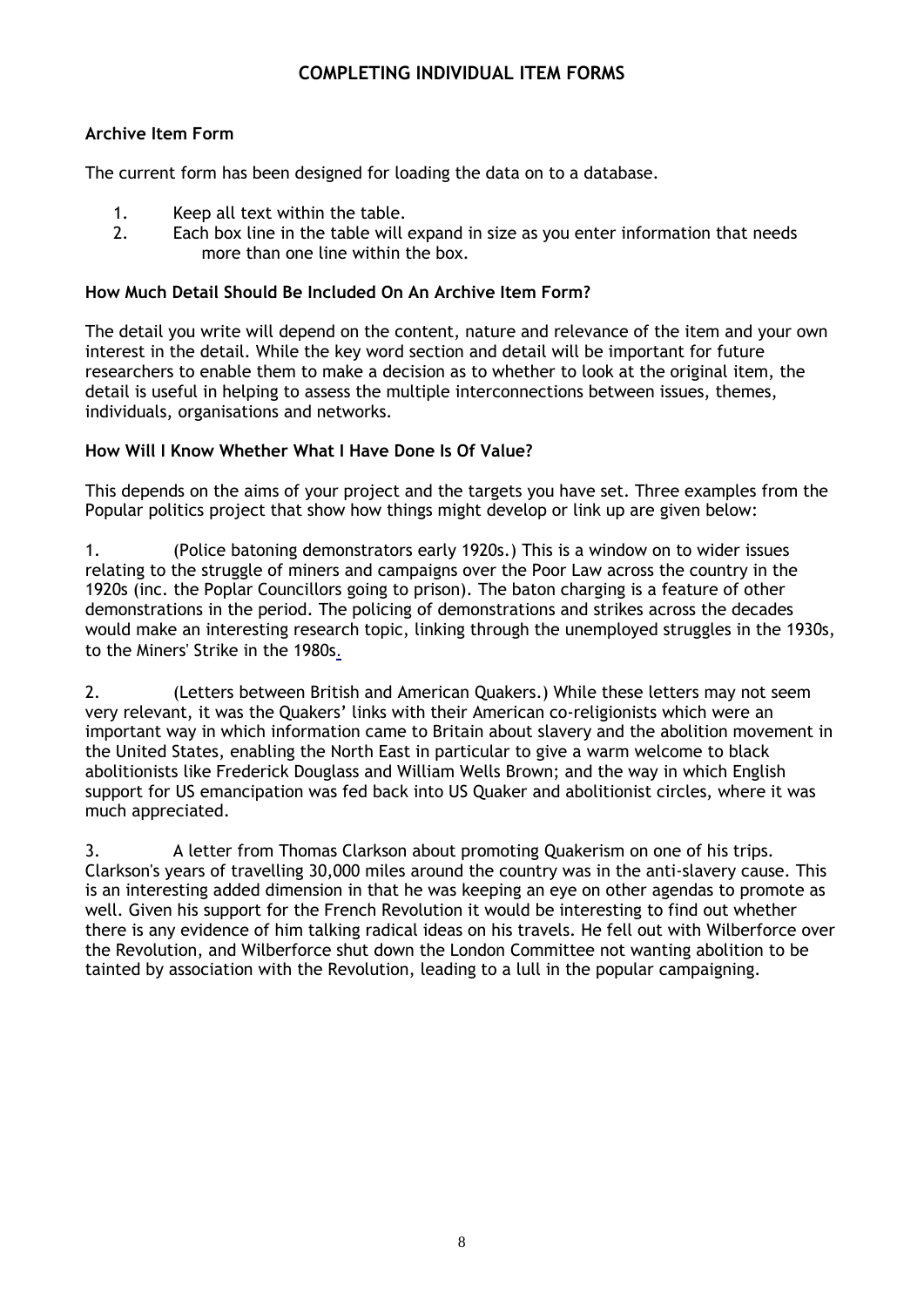## **RESEARCH GUIDANCE**

#### **Introduction**

An active participation in research was one of the important ways in which members in the 2007 Tyne & Wear Remembering Slavery project were able to gain a better understanding of the contents of archives. These participants have gone on to publish a book and essays, to give talks and to continue their own research topics since. They are co-ordinated through the North East Slavery & Abolition Group.

#### **Why Might You Want to Undertake Detailed Research?**

You have an appetite for knowing more and obtaining a better understanding of history, You have an interest in: family, industrial, local, labour movement, co-operative, radicalism, educational, feminist, oral, black, etc history. You are particularly interested in history from below and people centred history. You appreciate that history is a dynamic process.

Historical research is not the preserve of academics and research students. You do not have to be an academic to make important contributions to historical knowledge, understanding and debate. Academics can often get it wrong and many acknowledge their debt to the work of 'amateurs'. There is no such thing as complete 'objectivity'. The dynamic of history is partly about political differences and processes. All academics bring their own values and biases into the way they research, analyse, write and broadcast.

#### **Organisational History Is a Dynamic Process**

The history of each organisation created by working people to defend their interests is rich and complex. Their histories should be looked at critically because like individuals, organisations have warts and blemishes.

Here is just one idea of the ways archives and popular history can be explored and the numerous avenues it opens up for exploring in the archives.

Each organisation is a vehicle to achieve an end.

- That basic end may be the protection and improvement of the wages and working conditions of their members, or improvements in community life, or the promotion of education.
- But organisations often take on many other roles as well in addition to their core ones.

They are arenas for conflicting political outlooks over tactics, strategy, about whether they should take on wider roles, and between personalities. But it is amazing how many organisations have shown themselves to be remarkably resilient.

What are some of the problems involved in running an organisation. e.g. a trade union:

- The Annual Conferences, the Executive Committees and the General Secretaries of trade unions have a large number of conflicting priorities to balance.
- They have had to work hard to recruit and maintain members.
- They have been adversely affected by periods of economic recession and large-scale unemployment.
- There are small periods of massive strike activity reflected mass discontent with wages and working conditions.
- Many started small and locally and found it necessary to merge with others, and later national unions did the same.

It has taken a long process for the big unions of today to arrive at where they are at. Unite and Unison, for example, do not just have their own histories, but those histories also include the histories of their predecessor unions.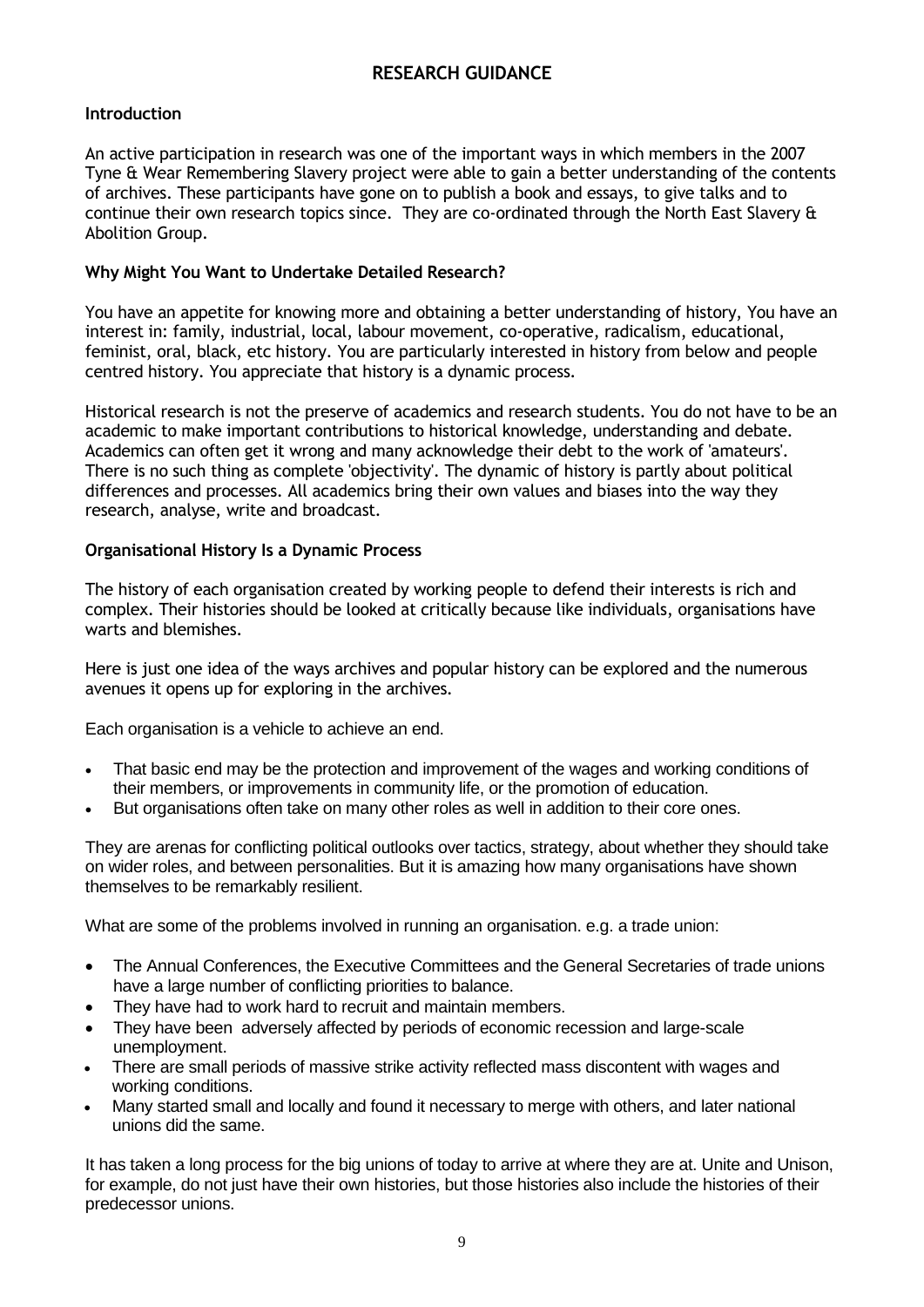The history of trade unionism cannot be separated from the history of other forms of working-class organisation, like friendly societies and co-operatives, nor from the histories of political movements, especially Liberalism, Radicalism, Socialism and Communism, nor from the fluctuating attitudes of Governments. There is a continual process of interaction. At some points they are inseparable.

Individuals are often members of more than one organisation.

Organisations can operate on issues of common concern.

Individuals and organisations often operate across local administrative boundaries, at district, regional and national level.

New people moving into an area can bring with them theories and ideas for practical action shaped by their experiences in the areas they have moved from, and the organisations active in those areas.

While some workers will live and work the district they live, others will travel to other districts to work, and therefore may be members of local political and community organisations in the areas they live, and members of their trade union in the area they work.

Different districts seem to have their own different dynamic for political and social development, so that there are as many, usually more, differences than similarities.

While organisations and movements are dogged by false-starts, dashed hopes, blind-alleys, defeats, and lots of back-biting and personality clashes, there remain activists dedicated to continue to organise and fight for a better society.

There is always a great danger when looking at organisations to overlook the interlinks with others through joint activity, through overlapping memberships.

Think of the interconnections in terms of the modern jargon of 'networking'.

#### **What Research Do You Want to Undertake?**

What are you interested in?

- a particular individual
- an organisation
- a movement
- an event
- an issue/theme

You can carry out your own research in various ways to support working in archives.

- reading articles, books and pamphlets already written
- **•** detailed research in the archives
- research on the web
- making notes to build up a framework
- identifying details you want to look at in more detail
- asking Library/Archive staff for help
- reading books borrowed books through the Inter-Library Loan system

#### **Some tips**:

- Do not rely on indexes
- The more widely you read, the more the inter-links and cross-connections you will see adding depth and in-sight
- When making notes you might find it useful to use a separate sheet or create a separate computer file for each organisation and individual.
- When making notes always mark source: name of author, title, publisher, year of publication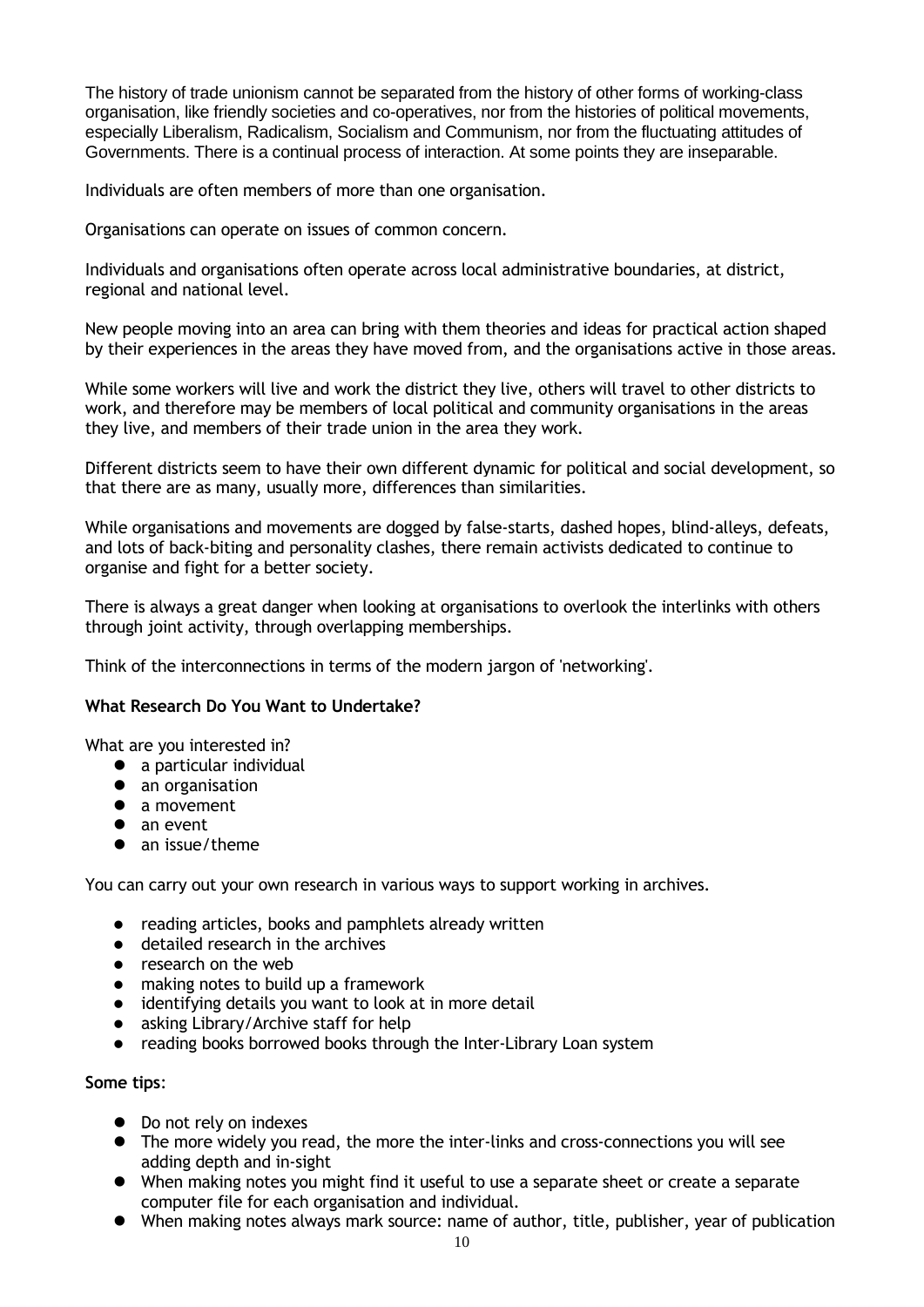and page, and if in an archive collection, name of archive and archive catalogue number

- Write-up the material as you go along to become familiar with it and to ask questions about it to be followed up.
- Collect postcards and memorabilia

## **Where to Find Information**

- **•** General and specialist secondary books
- Journals
- Histories of Organisations
- Local Histories: Can be useful in charting aspects of the economic, social and building development of the area
- Biographies and Autobiographies
- Historical Dictionaries
- **•** Business Histories
- Local Newspapers
	- $O$  Absence of coverage does not mean nothing was happening
	- $O$  Assess their political prejudices
- Organisations Newspapers, Journals, Publications, Minute Books etc

Read everything with a pluralistic lateral thinking approach.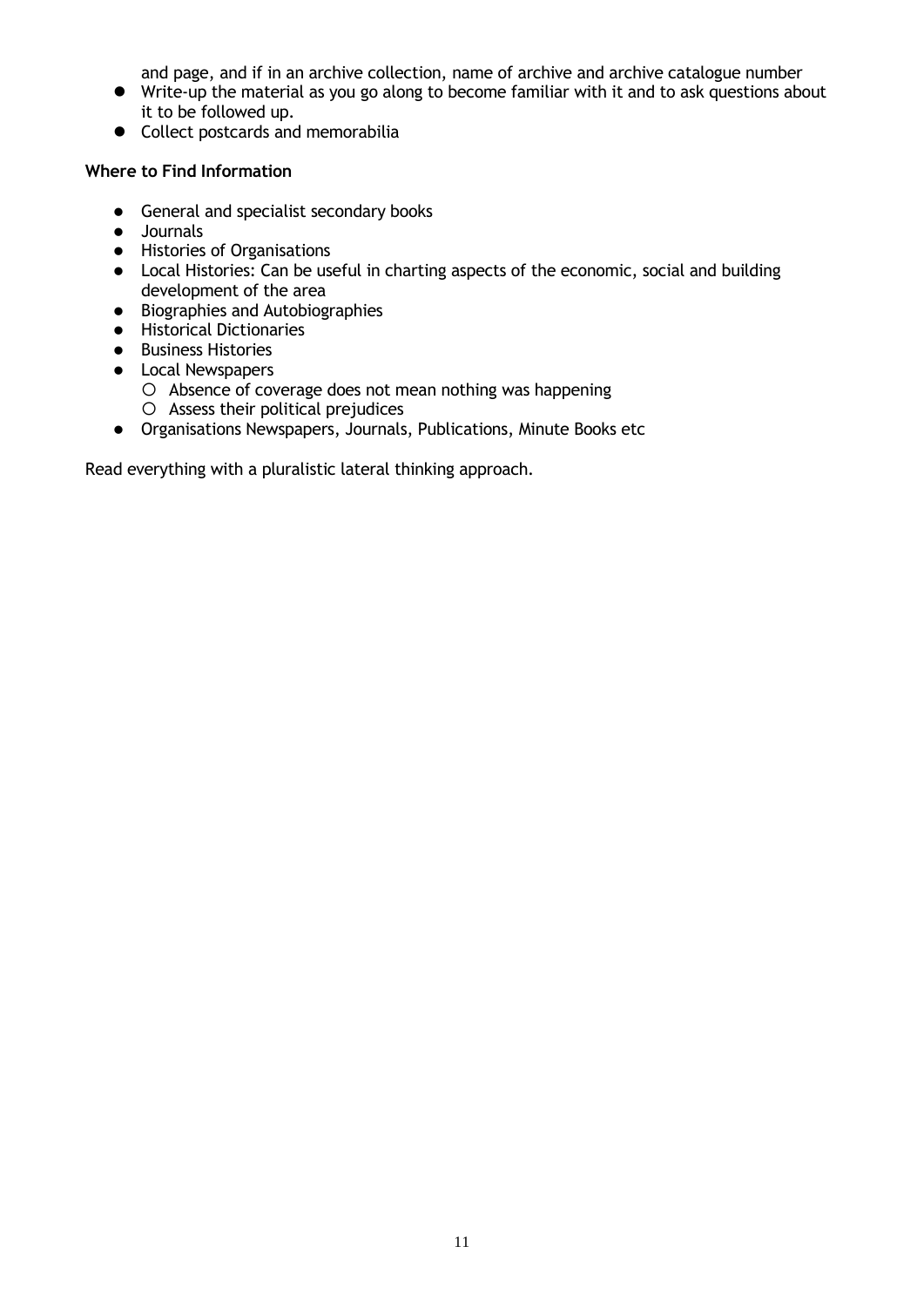## **WEB AND HOME BASED RESEARCH**

## **Introduction**

Much research can be done nowadays without moving out of your chair at home particularly if you have access to the internet.

#### **Searching Web Catalogues**

The main activity that can be done at home is to search the web catalogue of an archive, local study centre or library using key words and prepare a list of the records found that contain those key words. The most common method is key word searching see Appendix 1.

If more than one person is involved in a project then it seems sensible for each individual to take responsibility for 3 key words and look across the entire web catalogues for them. This will ensure that there is someone familiar with the range of key word material across the region and be able to identify duplication of material.

Some key words will identify material that may not appear to be relevant. However if it is ambiguous it is best to record it for later double checking.

The form that is used to record catalogue listings is in the Appendices.

#### **Other Types of Web Research**

Using key words coupled with the use of villages, towns and cities or geographic sub-areas in the North East will help you see what material is relevant to your project. This will help you become more familiar with aspects of North East and make it easier to understand documents you may be able to look at later.

Here is an example using Google:

Chartism + "North East" reveals:

- The impact of Chartist on Mid 19thC Brompton [weavers:www.communigate.co.uk/ne/bromptonbynorthallerton/page29.pphtml](http://www.communigate.co.uk/ne/bromptonbynorthallerton/page29.phtml)
- A new book *Three Rebellions*, which includes the revolt in Canada 1837-8: <http://richardjohnbr.wordpress.com/2010/01/29/three-rebellions>
- A short essay comparing 1832 with the new political situation in Britain with an emphasis on Earl Grey:<http://richardjohnbr.wordpress.com/2009/05/22/an-1832-moment>
- Janette Lisa Martin's thesis completed in January 2010, *Popular political oratory and itinerant lecturing in Yorkshire and the North East in the age of Chartism, 1837-60:*  [http://etheses.whiterose.ac.uk/834/1/CORRECTEDthesis.pdf.](http://etheses.whiterose.ac.uk/834/1/CORRECTEDthesis.pdf)

#### **Background Reading**

The above findings highlight the need to keep an eye on relevant new books and other writings.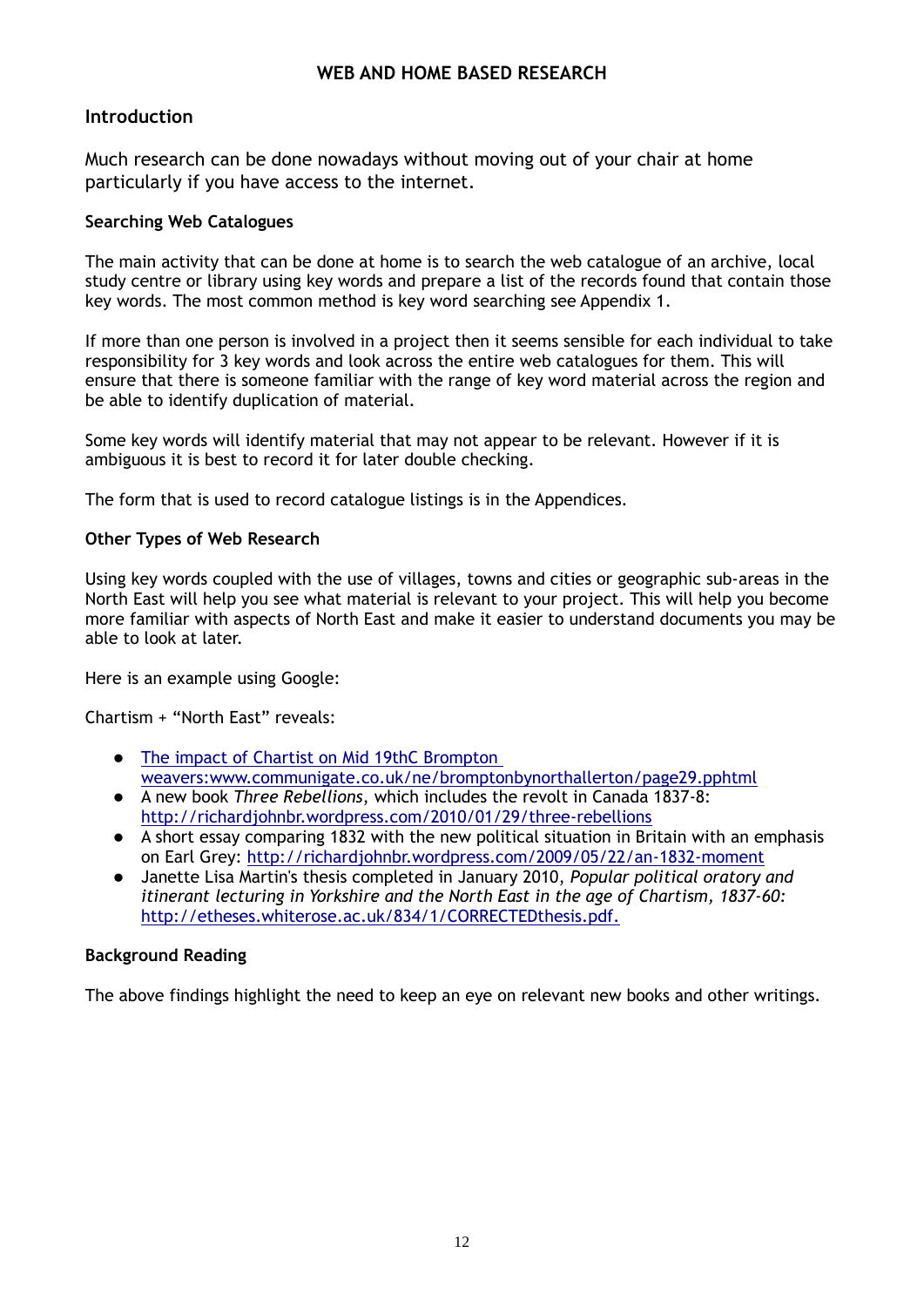## **Using Your Local Library**

Your local library may have relevant books and pamphlets you want to read or you can order them through the Inter-Library loan scheme.

For those of you who live in small towns and villages you may want to read all the local history published material on the area in order to build up the story of your project there.

#### **Building a Bibliography**

During a Project it is a good idea to build up a bibliography of books, essays, articles, pamphlets, including those written:

- by participants
- by enthusiasts, historians, social scientists, journalists and others.

There are several ways this can be done.

- items in bibliographies in published material
- items in the *Bulletin of the Society for the Study of Labour History/Labour History Review* (articles, book reviews, and the annual lists of publications and theses)
- essays and reviews in *North East History* accessible on the web-site [www.nelh.org](http://www.nelh.org/)
- essays and reviews in *Northern History*
- essays and reviews in *International Review of Social History*

If you have a reader's ticket and can get to a University Library you can consult the journals there. Most are also on-line but a University reader's ticket is needed to access them on-line. *North East History* is also available at most public libraries and regional archives and an index of articles is available on the NELHS web-site at: [www.nelh.org](http://www.nelh.org/)

The items found should be listed in alphabetical order by author to make it easy to merge everybody's lists into one bibliography, using the form in Appendix 4.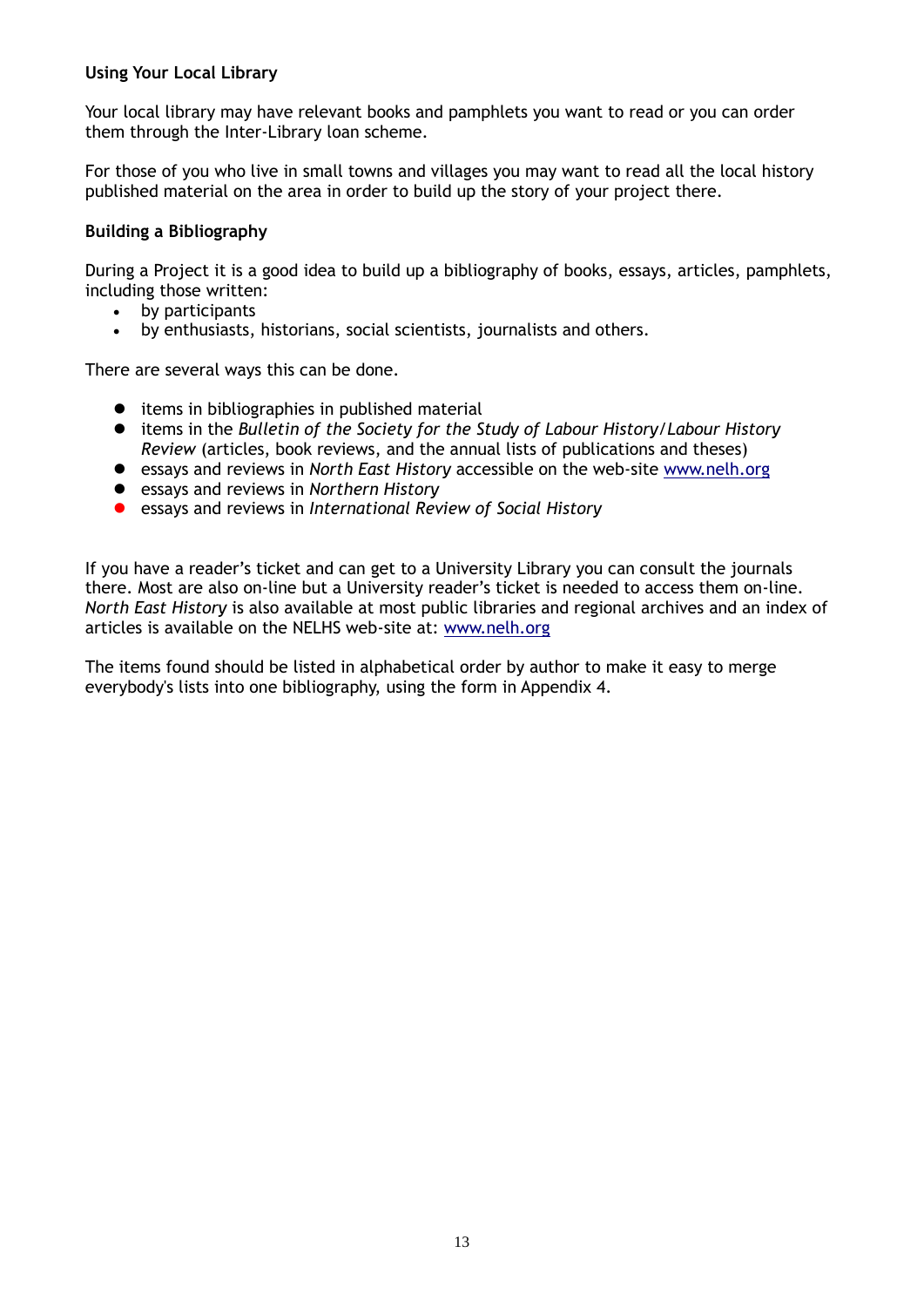## **APPENDIX ONE**

## **KEY WORDS/THEMES/TOPICS**

| <b>Key Word/Theme/Topic</b>       | Covers (inc)                                                                                                                                                                                                                           |
|-----------------------------------|----------------------------------------------------------------------------------------------------------------------------------------------------------------------------------------------------------------------------------------|
| Agricultural                      | Conditions, labourer, minimum wage,<br>worker, wages, unionism; Corn Laws                                                                                                                                                              |
| Chartism/t                        | People's Charter; National Convention;<br>National Charter Association; Land Scheme;<br>physical and moral force; (Grand National)<br>Petitions                                                                                        |
| Charity                           | Charities, philanthrophy, subscription/s.<br>mutual aid, poor, clubs (benefit, coal, sick)                                                                                                                                             |
| Colonialism                       | Popular support for; anti-colonialism.                                                                                                                                                                                                 |
| Community development/work        | Settlements, projects, campaigns                                                                                                                                                                                                       |
| Co-operative                      | Co-operative agricultural, industrial,<br>productive, retail and wholesale societies;<br>co-operation; co-operator(s); Co-operative<br>Union; Co-op Party; Owenism/ites                                                                |
| Commons, Open Spaces & Enclosures | Campaigns to protect commons and open<br>spaces,                                                                                                                                                                                       |
| Culture                           | Cultural activities: ballads, choral, brass,<br>orchestral, vocal, art, drawing, dance,<br>theatre, plays, music, novels/fiction.<br>Organisations. Clarion newspaper and<br>linked organisations (e.g. Cyclists,<br>Cinderella clubs) |
| English Civil War/Revolution      | Levellers, Diggers, Ranters, democracy,<br>conquest of Ireland, Jamaica, John Lilburne<br>(Leveller leader), regicides                                                                                                                 |
| Education                         | Workers, Workers' Educational Association<br>(WEA), Labour Colleges, Ruskin College,<br>University Extension Classes, Plebs League                                                                                                     |
| <b>Elections</b>                  | Posters and other election material.<br>Manifestos. Local, Poor Law Guardians,<br>County, Parliament.                                                                                                                                  |
| Environment/Green                 | Organisations, campaigns, issue                                                                                                                                                                                                        |
| Financial organizations           | Mutually owned: building, coal (clubs),<br>deposit, insurance, medical, land, loan,<br>savings                                                                                                                                         |
| Friendly Society/ies              | Oddfellow, Forester, Druid, Buffalos,<br>Shepherds, etc. Often call themselves<br>'Order of'. Often referred to as benefit<br>societies. Branches often called: lodges                                                                 |
| Freemasons/Freemasonry            | <b>Branches called Lodges</b>                                                                                                                                                                                                          |
| Health                            | Campaigns re-pre-NHS health services; pre-                                                                                                                                                                                             |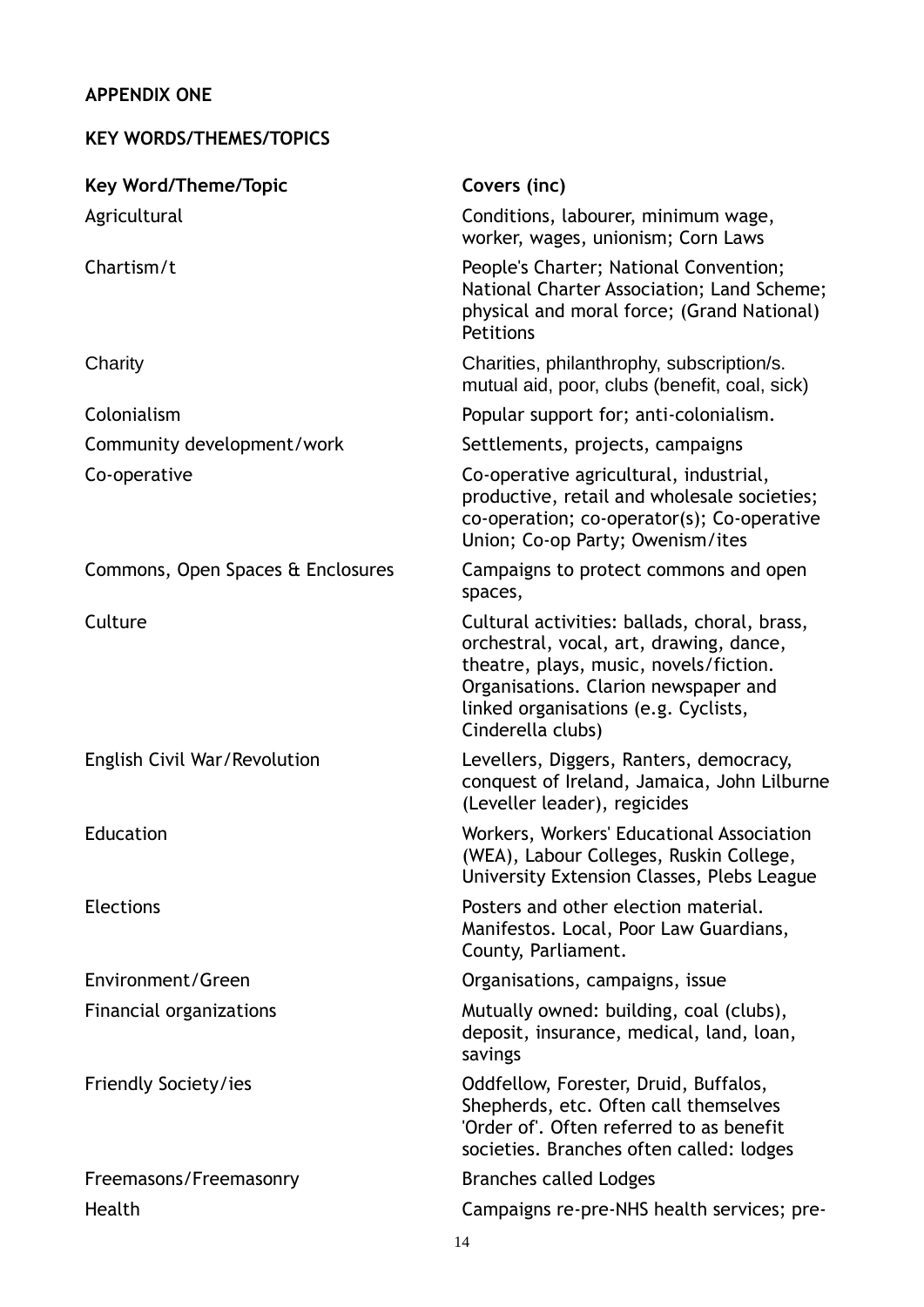|                        | NHS local government, charitable and<br>mutual health services fundraising; birth<br>control; anti-vivisection, anti-vaccination;<br>health & safety; National Health Service                                                                                                                                                                                       |
|------------------------|---------------------------------------------------------------------------------------------------------------------------------------------------------------------------------------------------------------------------------------------------------------------------------------------------------------------------------------------------------------------|
| Internationalism       | American & French Revolutions. Paineites,<br>19thC: esp. France, Poland, Hungary, Italy<br>& Russia, Ameircan Civil War, Soviet Union.                                                                                                                                                                                                                              |
| Irish                  | Workers; navvies. Famine. Fenians, Home<br>Rule. Independence. Republicans/ism.<br>Orange. Civil War. Civil rights.                                                                                                                                                                                                                                                 |
| Land                   | Nationalisation, community ownership.<br>Thomas Spence, Chartist Land scheme,<br>mutual building societies                                                                                                                                                                                                                                                          |
| <b>Political Party</b> | Labour (LP), Independent Labour (ILP,<br>Socialist Democratic Federation/Party<br>(SDF/SDP), Communist Party,<br>Co-op, Commonwealth, International<br>Marxist Group (IMG), International<br>Socialists (IS), Socialist Workers Party<br>(SWP), Socialist Labour League, Socialist<br>Party of Great Britain (SPGB), Liberal,<br>Conservative (Municipal Reformers) |
| Mines, mining, miners  | Wages negotiations, strikes, trade union<br>and welfare organisations, support groups,<br>strike-breaking, blacklegs                                                                                                                                                                                                                                                |
| Newspapers & journals  | Organisations, Radical, anti-stamp<br>agitation, press freedom                                                                                                                                                                                                                                                                                                      |
| Radical/ism            | Republicans/ism. Thomas Spence. Robert<br>Lowery. Joseph Cowen. Robert Spence<br>Watson. W. S. Adams.                                                                                                                                                                                                                                                               |
| Reform                 | Reform, Reform Act (1832), Reform League<br>(1860s), Reform Act 1884                                                                                                                                                                                                                                                                                                |
| Religion               | English Civil War; civil etc rights of<br>dissenting sects (Quakers, Baptists); social<br>action of sects and Methodists,<br>Presbyterians. Anti-Catholicism. Catholic<br>Emancipation. Secular societies.<br>Secularists. Humanists.                                                                                                                               |
| <b>Riots</b>           | Bread & food, political, anti-enclosures,<br>anti-poor law, unemployment, Luddites,<br>Captain Swing, anti-Catholic, political<br>demonstrations                                                                                                                                                                                                                    |
| Slavery & abolition    | Slave trade, American colonies, West<br>Indies, Cape Colony/South Africa,<br>emancipation, plantations, sugar, cotton,<br>free produce, Middle Passage,<br>manumission, black liberationists, anti-<br>slavery/negro friends societies, revolts,<br>American Revolution/War of Independence,                                                                        |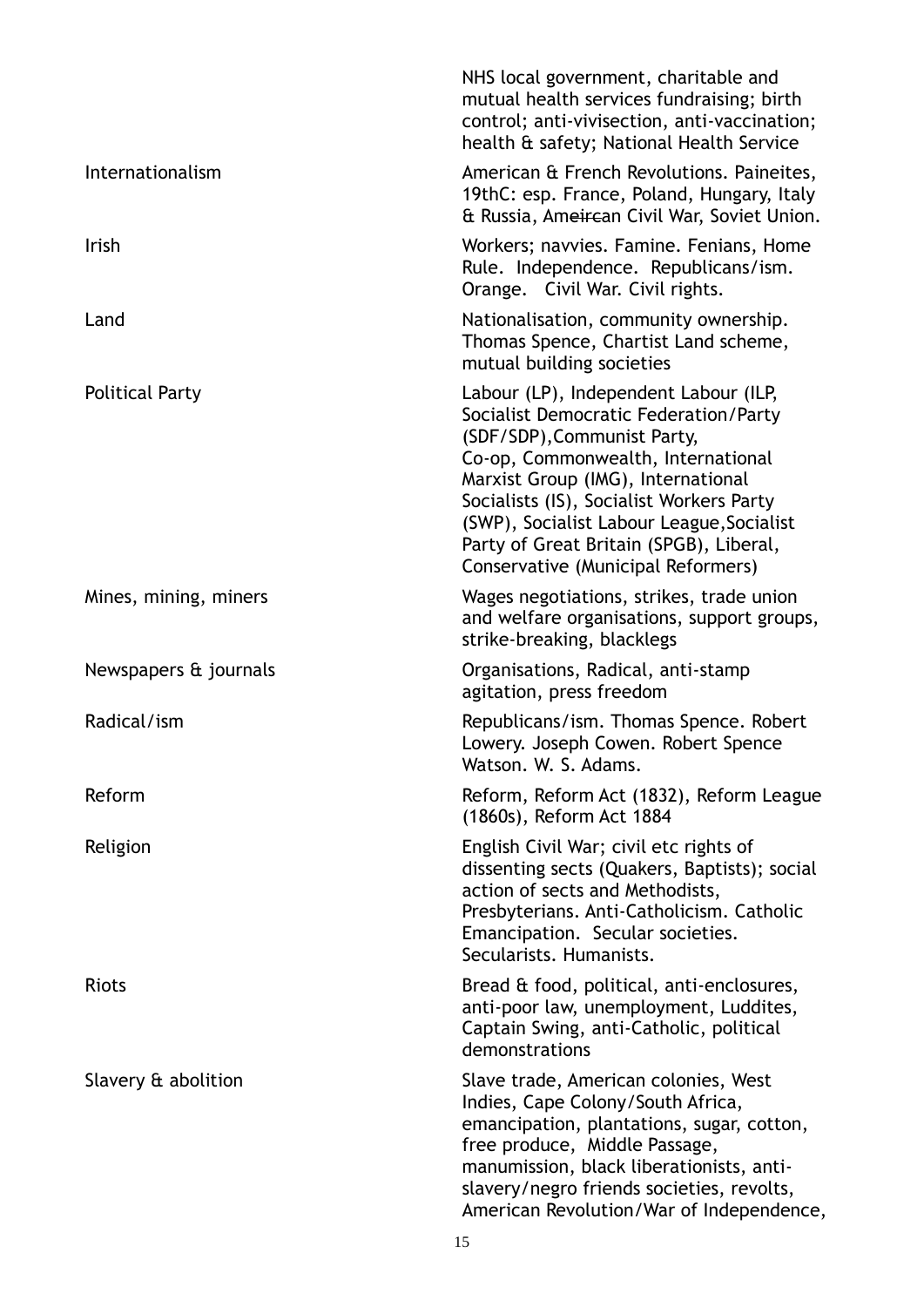|                                                 | American Civil War, Brazil, Cuba.<br>- already done in Lit, Robinson, N/land<br><b>Collections, TWA</b>                                                                                                                                                                  |
|-------------------------------------------------|--------------------------------------------------------------------------------------------------------------------------------------------------------------------------------------------------------------------------------------------------------------------------|
| Socialism/ist                                   | See also Political Parties. Owenism,<br>Marxism, Christian Socialism, Fabian,<br>Syndicalism, Guild, Trotskyism. Sunday<br>Schools. Municipal. Gas & water.                                                                                                              |
| <b>Strikes/Labour Disputes</b>                  | General Strike (1926). Miners.                                                                                                                                                                                                                                           |
| Suffrage/Women's movement/women's<br>liberation | Universal, women (suffragette); Women's<br>Social & Political Union (WSPU); Women's<br>Freedom League. Socialist Women's Action<br>Group; Women in Black; women's groups                                                                                                 |
| Temperance/teetotalism                          | United Kingdom (UK) Alliance, Rechabites,<br>Sons of the Phoenix                                                                                                                                                                                                         |
| Trade union                                     | Names often inc: Associated Society,<br>Amalgamated Society, Operatives. Branches<br>often called lodges. Abbreviations inc: ACE,<br>ASE, ASRS, ATUBW, GMB, GRWU, IWW,<br>NUM, NUR, TGWU. Trades Union Congress.<br>New Unionism (1889-92). Great Unrest<br>$(1911-13).$ |
| Working conditions                              | Wages, health & safety, pensions, sick pay,<br>disability                                                                                                                                                                                                                |
| War                                             | Anti- & pro-war campaigns. Crimea. Boer.<br>1 <sup>St</sup> & 2 <sup>nd</sup> World War. Suez, Korea, Vietnam,<br>Iraq.                                                                                                                                                  |
|                                                 |                                                                                                                                                                                                                                                                          |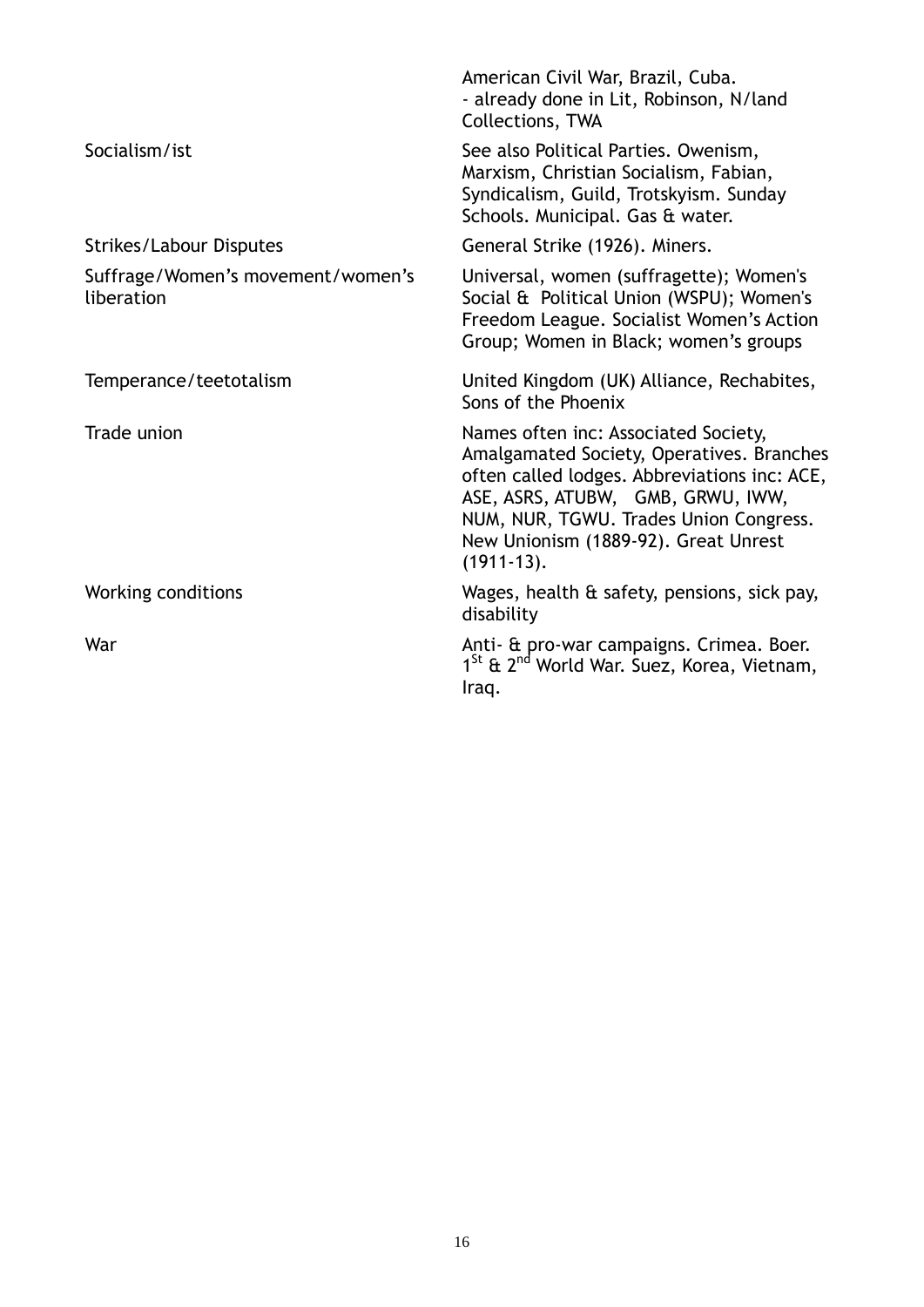## **APPENDIX TWO**

## **KEY WORDS, THEMES AND TOPICS – TEESSIDE ARCHIVES TEST ILLUSTRATION**

The following is based on a search of some of the key themes, topics and words in the web based Teesside Archive catalogue accessible via the National Archives Archon Directory: [www.nationalarchives.gov.uk/archon/searches/locresult\\_details.asp?LR=20](http://www.nationalarchives.gov.uk/archon/searches/locresult_details.asp?LR=20).

| Key word/theme/topic | Print | Web      | Relevant catalogue references                                                                                                                                                                                                                                                                                                                                                                                                                                                               |
|----------------------|-------|----------|---------------------------------------------------------------------------------------------------------------------------------------------------------------------------------------------------------------------------------------------------------------------------------------------------------------------------------------------------------------------------------------------------------------------------------------------------------------------------------------------|
| Conservative         |       | 7        | Primrose League: Cleveland habitation. 1886-8<br>register of members. In U.PEN                                                                                                                                                                                                                                                                                                                                                                                                              |
| Culture              |       | I        | Stockton Vocal Union: minutes, financial<br>records 1936-2000                                                                                                                                                                                                                                                                                                                                                                                                                               |
| Education            |       | $\prime$ | <b>Workers Educational Association:</b><br>Middlesbrough branch.                                                                                                                                                                                                                                                                                                                                                                                                                            |
| Election             |       | I        | DC.TT/22/2 - Thornaby Borough Council                                                                                                                                                                                                                                                                                                                                                                                                                                                       |
| <b>Employers</b>     |       | $\prime$ | Dorman, Long & Co Ltd, coal and iron masters,<br>iron, steel and wire manufacturers, bridge<br>builders, Middlesbrough: directors' minutes<br>1889-1956                                                                                                                                                                                                                                                                                                                                     |
|                      |       | /        | Corus Group plc, steel and aluminum<br>manufacturers: records of predecessor iron and<br>steel companies 1808-1970 (U/BSC                                                                                                                                                                                                                                                                                                                                                                   |
|                      |       |          | Steel Companies: reports, accounts,<br>photographs 1900-1950 (Acc 6346, 6357, 6379)                                                                                                                                                                                                                                                                                                                                                                                                         |
| Friendly society     |       | /        | National Deposit Friendly Society:<br>Middlesbrough branch. 1902-56.                                                                                                                                                                                                                                                                                                                                                                                                                        |
|                      |       | 7        | Independent Order of Oddfellows:<br>Middlesbrough. 1874-1972.                                                                                                                                                                                                                                                                                                                                                                                                                               |
| Labour Party         |       | Τ        | Middlesbrough Independent Labour Party.<br>1898-1913.                                                                                                                                                                                                                                                                                                                                                                                                                                       |
|                      |       | /        | Cleveland Divisional Labour Party.                                                                                                                                                                                                                                                                                                                                                                                                                                                          |
| <b>Trade Union</b>   |       | /        | Hartlepool Trades Council.                                                                                                                                                                                                                                                                                                                                                                                                                                                                  |
|                      |       |          | TGWU 1921-75. U/TGW<br>Cleveland Miner's and Quarrymen's Association.<br>1873-1960. U/CMQ<br>Copy of reports and requests from National<br>Amalgamated Worker's Union, National Union<br>of General Workers, National Federation of<br><b>Building Trades Operatives, National</b><br>Amalgamated Operative Street Masons, Paviors<br>and Roadmaking Society, re wages and<br>conditions In Thornaby Borough DC.TT/44/38<br>TGWU & others in Cleveland Transit Records<br>1919-1986 DC/J/CT |
|                      |       | 7        | <b>Associated Society of Locomotive Engineers</b>                                                                                                                                                                                                                                                                                                                                                                                                                                           |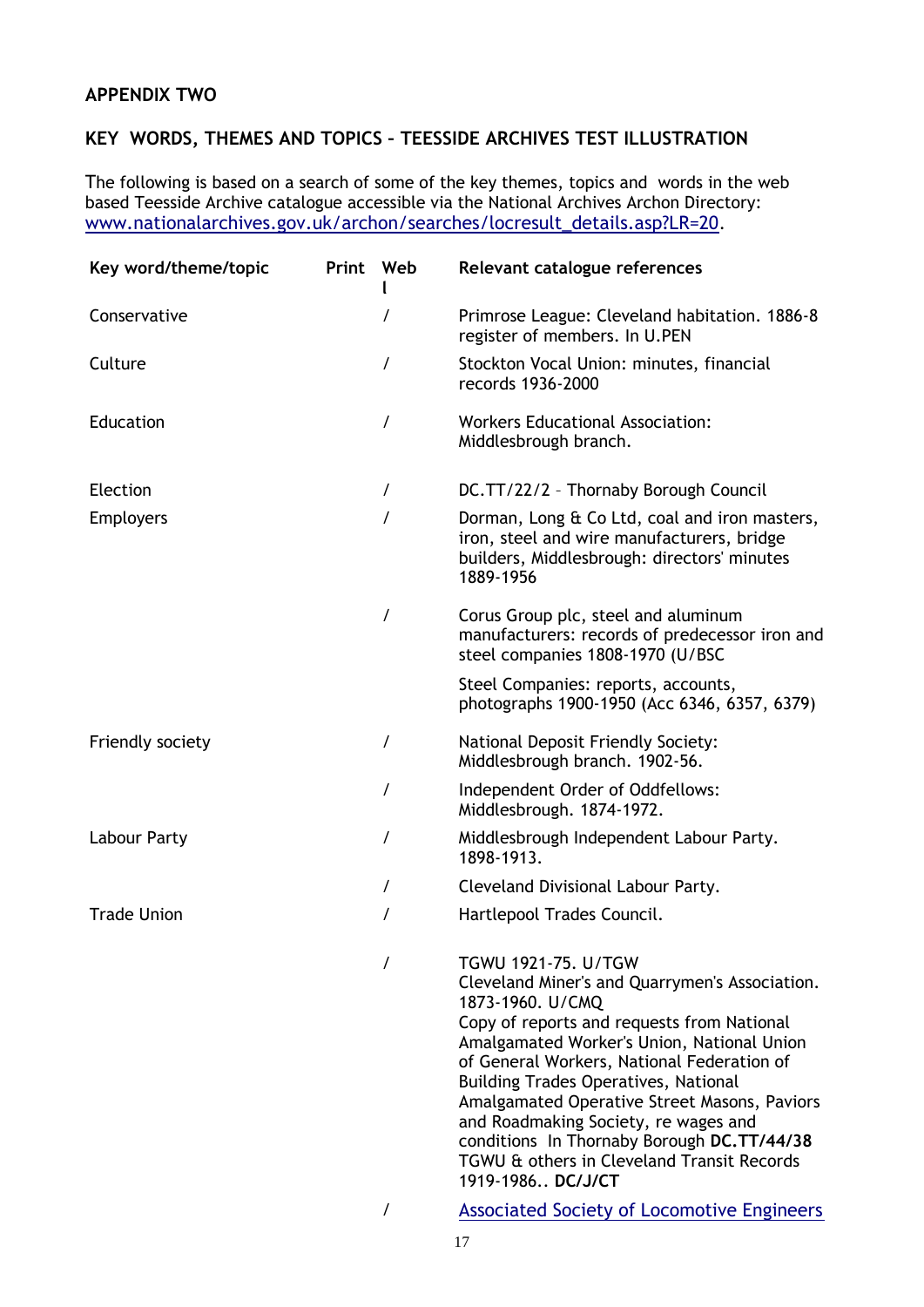|       | and Firemen: Hartlepool branch U/ASLEF<br>1919-68                                             |
|-------|-----------------------------------------------------------------------------------------------|
|       | Plumbing Trades Union: Middlesbrough lodge.<br>1933-70. U/PLUM                                |
| Wars  | DC.TT, 45 (Boer) War and Peace Celebrations                                                   |
| Women | <b>Standing Conference of Womens Organisations:</b><br>Stockton and District. Minutes 1944-92 |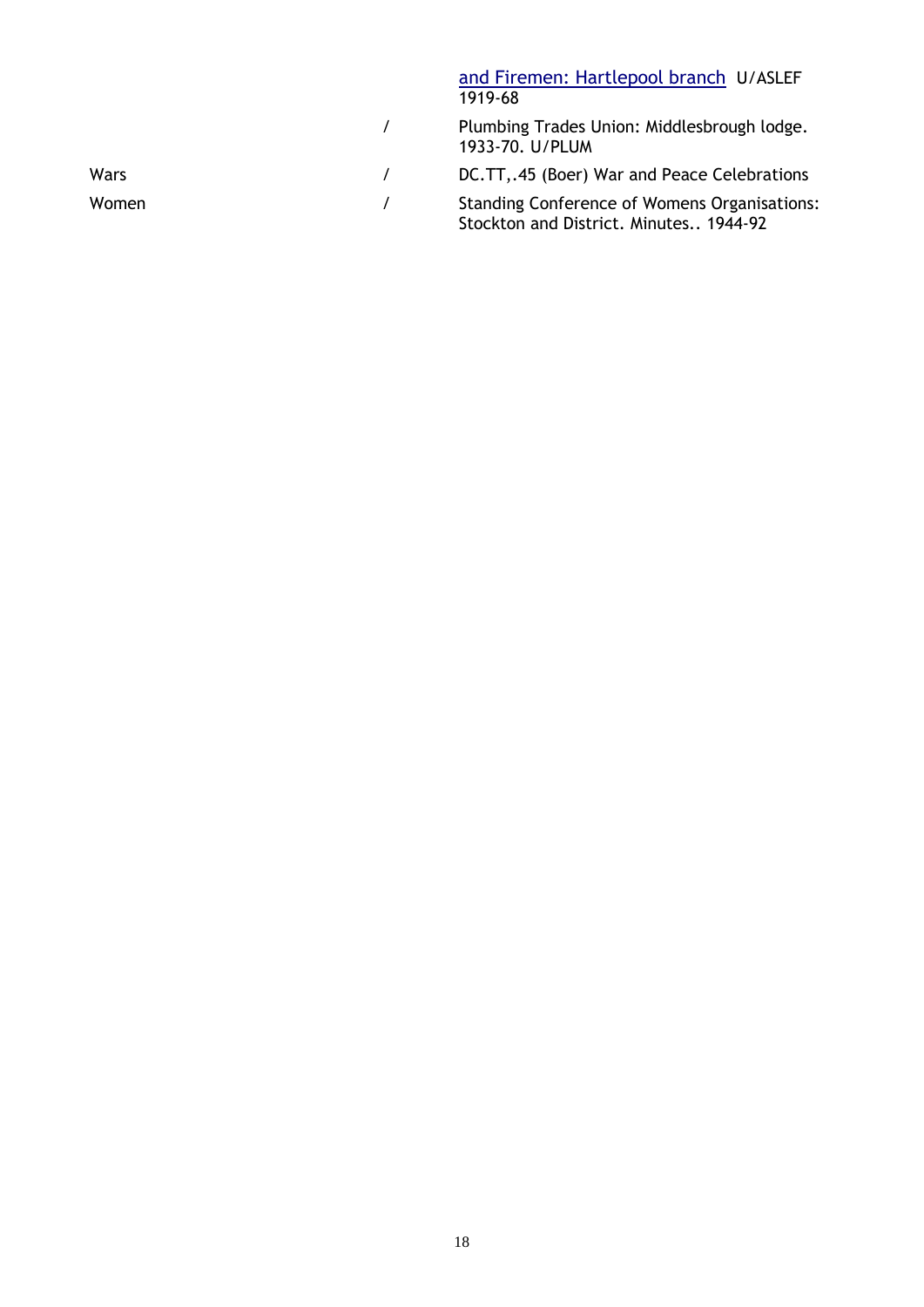## **APPENDIX THREE**

## **CATALOGUE LISTING FORM**

## **Name of Volunteer:**

## **Name of Archive/Library/Local Study Centre**

| Catalogue<br>Ref No | <b>Title of Papers</b> | <b>Notes</b> |
|---------------------|------------------------|--------------|
|                     |                        |              |
|                     |                        |              |
|                     |                        |              |
|                     |                        |              |
|                     |                        |              |
|                     |                        |              |
|                     |                        |              |
|                     |                        |              |
|                     |                        |              |
|                     |                        |              |
|                     |                        |              |
|                     |                        |              |
|                     |                        |              |
|                     |                        |              |
|                     |                        |              |
|                     |                        |              |
|                     |                        |              |
|                     |                        |              |
|                     |                        |              |
|                     |                        |              |
|                     |                        |              |
|                     |                        |              |
|                     |                        |              |
|                     |                        |              |
|                     |                        |              |
|                     |                        |              |
|                     |                        |              |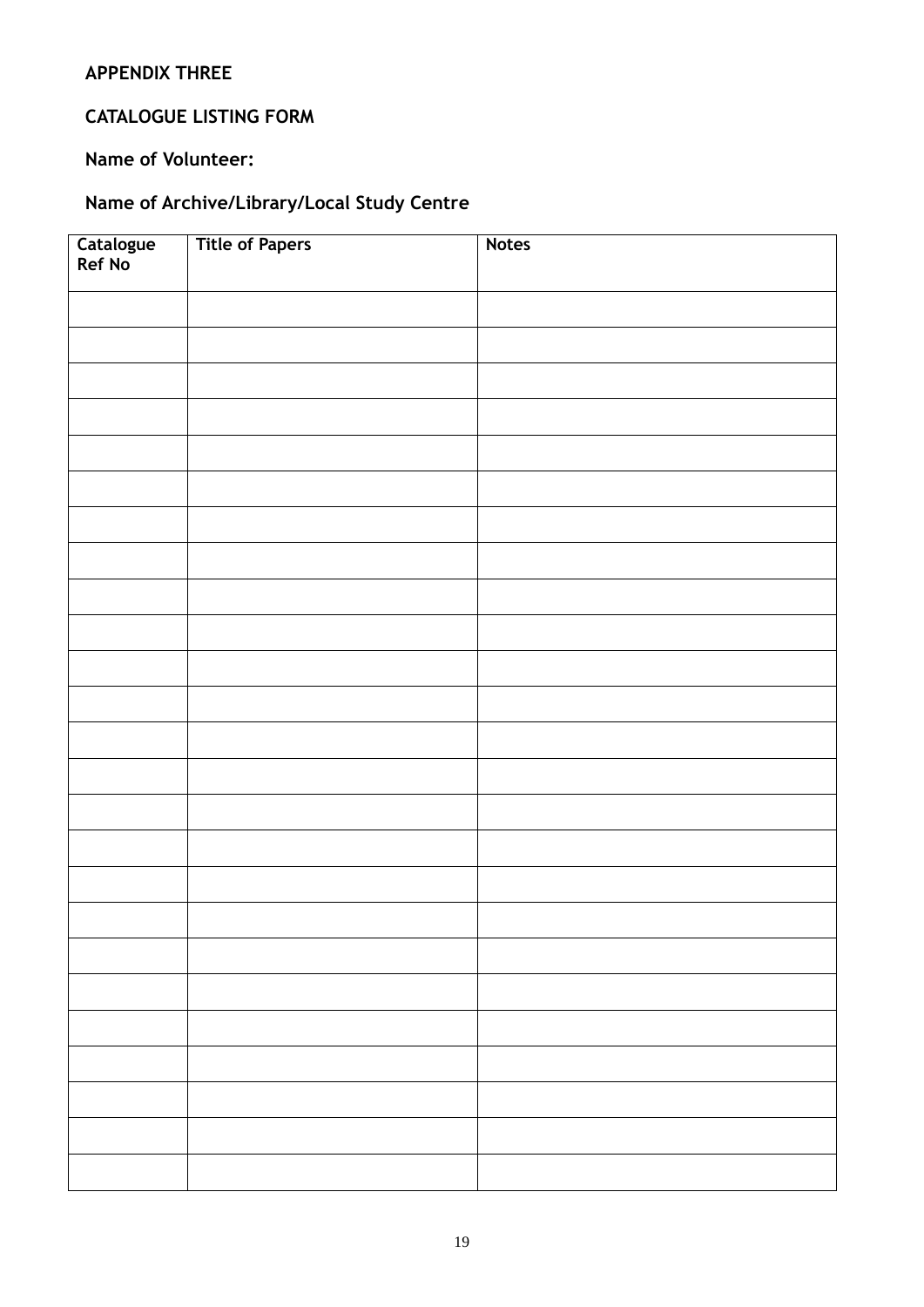## **INDIVIDUAL ITEM FORM**

| Project No                       |     |           |                                                                      |           |           |
|----------------------------------|-----|-----------|----------------------------------------------------------------------|-----------|-----------|
| Title*                           |     |           |                                                                      |           |           |
| Author                           |     |           |                                                                      |           |           |
| Location of                      |     |           |                                                                      |           |           |
| Resource*                        |     |           |                                                                      |           |           |
| Catalogue                        |     |           |                                                                      |           |           |
| Reference*<br>Source             |     |           |                                                                      |           |           |
|                                  |     |           |                                                                      |           |           |
| Publisher,                       |     |           |                                                                      |           |           |
| publication place                |     |           |                                                                      |           |           |
| and date<br>Printer and printing |     |           |                                                                      |           |           |
| place                            |     |           |                                                                      |           |           |
| Format*                          |     |           | Options: (Printed Tract, Printed Pamphlet, Book, Booklet, Newspaper, |           |           |
|                                  |     |           | Newspaper Cutting, Hand Written Letter, Typed Letter, Handbill,      |           |           |
|                                  |     |           | Poster, Image, oral history recording, "film")                       |           |           |
|                                  |     | Yes       |                                                                      | <b>No</b> |           |
| <b>Contains Images:</b>          |     |           |                                                                      |           |           |
|                                  | Yes | <b>No</b> |                                                                      | Yes       | <b>No</b> |
| engravings                       |     |           | photos                                                               |           |           |
| sketches                         |     |           | postcards                                                            |           |           |
| maps                             |     |           | film, video, etc                                                     |           |           |
| Digital copy                     |     |           |                                                                      |           |           |
| available?                       |     |           |                                                                      |           |           |
| Volunteer*                       |     |           |                                                                      |           |           |
| Date record                      |     |           |                                                                      |           |           |
| created*                         |     |           |                                                                      |           |           |
| <b>Place Names</b>               |     |           |                                                                      |           |           |
| <b>Peoples Names</b>             |     |           |                                                                      |           |           |
| Organisations                    |     |           |                                                                      |           |           |
| <b>Names</b>                     |     |           |                                                                      |           |           |
| <b>Detailed Summary</b>          |     |           |                                                                      |           |           |
| and extracts of text             |     |           |                                                                      |           |           |
|                                  |     |           |                                                                      |           |           |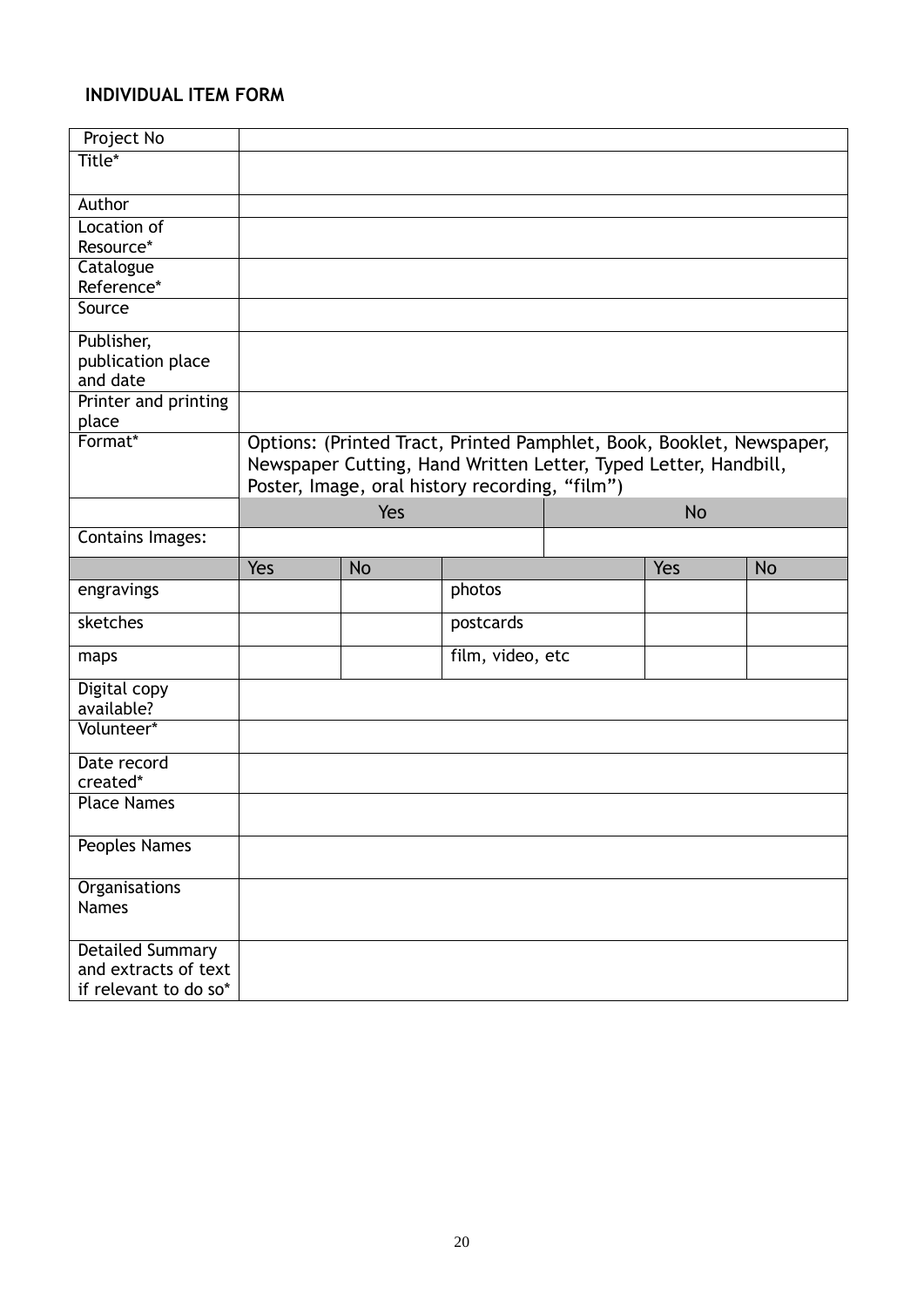## **INDIVIDUAL FORM NOTES**

## **(\*) Items marked with an asterisk are ones which must be filled in.**

| Project No                      | The database will automatically generate a number                                                                                                                        |                                 |                                                                                    |  |           |                                                                                          |
|---------------------------------|--------------------------------------------------------------------------------------------------------------------------------------------------------------------------|---------------------------------|------------------------------------------------------------------------------------|--|-----------|------------------------------------------------------------------------------------------|
| Title*                          | Full name of item                                                                                                                                                        |                                 |                                                                                    |  |           |                                                                                          |
|                                 |                                                                                                                                                                          |                                 |                                                                                    |  |           |                                                                                          |
| Author                          |                                                                                                                                                                          |                                 |                                                                                    |  |           |                                                                                          |
| Location of                     | This is archive/library                                                                                                                                                  |                                 |                                                                                    |  |           |                                                                                          |
| Resource*                       |                                                                                                                                                                          |                                 |                                                                                    |  |           |                                                                                          |
| Catalogue                       | This is the archive/library                                                                                                                                              |                                 |                                                                                    |  |           |                                                                                          |
| Reference*                      |                                                                                                                                                                          |                                 |                                                                                    |  |           |                                                                                          |
| Source                          |                                                                                                                                                                          |                                 |                                                                                    |  |           | If the item is in a collection e.g. of letters state what the collection is e.g. name of |
|                                 | estate papers                                                                                                                                                            |                                 | Sometimes there is more than one publisher                                         |  |           |                                                                                          |
| Publisher,<br>publication place |                                                                                                                                                                          |                                 |                                                                                    |  |           |                                                                                          |
| and date                        |                                                                                                                                                                          |                                 |                                                                                    |  |           |                                                                                          |
| Printer and printing            |                                                                                                                                                                          |                                 | Ditto. Sometimes the printer is the same as the publisher. If there are several    |  |           |                                                                                          |
| place                           |                                                                                                                                                                          |                                 | publishers/printers, then there will be more than one publication place.           |  |           |                                                                                          |
| Format*                         |                                                                                                                                                                          |                                 | Please use the relevant one form this list: Printed Tract, Printed Pamphlet, Book, |  |           |                                                                                          |
|                                 |                                                                                                                                                                          |                                 | Booklet, Newspaper, Newspaper Cutting, Hand Written Letter, Typed Letter,          |  |           |                                                                                          |
|                                 |                                                                                                                                                                          |                                 | Handbill, Poster, Image, oral history recording, "film"                            |  |           |                                                                                          |
|                                 |                                                                                                                                                                          | Yes                             |                                                                                    |  | <b>No</b> |                                                                                          |
| Contains Images:                |                                                                                                                                                                          |                                 |                                                                                    |  |           |                                                                                          |
|                                 | Yes                                                                                                                                                                      | <b>No</b>                       |                                                                                    |  | Yes       | <b>No</b>                                                                                |
| engravings                      |                                                                                                                                                                          |                                 | photos                                                                             |  |           |                                                                                          |
| sketches                        |                                                                                                                                                                          |                                 | postcards                                                                          |  |           |                                                                                          |
| maps                            |                                                                                                                                                                          |                                 | film, video, etc                                                                   |  |           |                                                                                          |
| Digital copy                    |                                                                                                                                                                          |                                 | If there is one it will state so in the library/archive catalogue                  |  |           |                                                                                          |
| available?                      |                                                                                                                                                                          |                                 |                                                                                    |  |           |                                                                                          |
| Volunteer*                      | Your name                                                                                                                                                                |                                 |                                                                                    |  |           |                                                                                          |
| Date record                     |                                                                                                                                                                          |                                 | This is the date you looked at the item and recorded the details                   |  |           |                                                                                          |
| created*                        |                                                                                                                                                                          |                                 |                                                                                    |  |           |                                                                                          |
| <b>Place Names</b>              | This relates to place-names mentioned in the text. They will enable us to match                                                                                          |                                 |                                                                                    |  |           |                                                                                          |
|                                 | items to particular locations as part of building up village, town, district studies.                                                                                    |                                 |                                                                                    |  |           |                                                                                          |
|                                 |                                                                                                                                                                          |                                 |                                                                                    |  |           |                                                                                          |
| Peoples Names                   | This relates to the names of people mentioned in the text. This will enable us to see                                                                                    |                                 |                                                                                    |  |           |                                                                                          |
|                                 | who is involved, their connections and networks and enable the building of mini-                                                                                         |                                 |                                                                                    |  |           |                                                                                          |
|                                 | biog sketches.                                                                                                                                                           |                                 |                                                                                    |  |           |                                                                                          |
|                                 |                                                                                                                                                                          |                                 |                                                                                    |  |           |                                                                                          |
| Organisations                   |                                                                                                                                                                          |                                 |                                                                                    |  |           | This relates to the names of organisations mentioned in the text. This will enable us    |
| <b>Names</b>                    | to see which organisations are mentioned across a wide range of material so we can<br>look at them in more detail. Names of organisations include references to Quakers, |                                 |                                                                                    |  |           |                                                                                          |
|                                 |                                                                                                                                                                          |                                 |                                                                                    |  |           |                                                                                          |
|                                 | Catholics or Methodists, trade unionists, co-operators as collective groups (i.e. not<br>as individuals.                                                                 |                                 |                                                                                    |  |           |                                                                                          |
|                                 |                                                                                                                                                                          |                                 |                                                                                    |  |           |                                                                                          |
| <b>Detailed Summary</b>         |                                                                                                                                                                          |                                 | Please type details in this box. The box will expand as you type                   |  |           |                                                                                          |
| and extracts of text            |                                                                                                                                                                          |                                 | If a document has a small amount of text that is relevant you can transcribe it    |  |           |                                                                                          |
| if relevant to do so*           | $\bullet$                                                                                                                                                                |                                 | Please do not add personal comments - make those in the email you send the         |  |           |                                                                                          |
|                                 |                                                                                                                                                                          | file with to Sean Creighton     |                                                                                    |  |           |                                                                                          |
|                                 | $\bullet$                                                                                                                                                                |                                 |                                                                                    |  |           | If there are a list of subscribers to the $18^{th}$ & early 19thC printed document you   |
|                                 | $\bullet$                                                                                                                                                                | are looking at please list them |                                                                                    |  |           |                                                                                          |
|                                 |                                                                                                                                                                          |                                 | headings, please list the chapter headings                                         |  |           | If a document (e.g. a long tract/pamphlet, or book) is very long and has chapter         |
|                                 |                                                                                                                                                                          |                                 |                                                                                    |  |           |                                                                                          |
|                                 | ●                                                                                                                                                                        |                                 | If there are several linked papers (theme and sequence) in a collection of         |  |           |                                                                                          |
|                                 |                                                                                                                                                                          |                                 | papers then put the details in the same form.                                      |  |           |                                                                                          |
|                                 |                                                                                                                                                                          |                                 |                                                                                    |  |           |                                                                                          |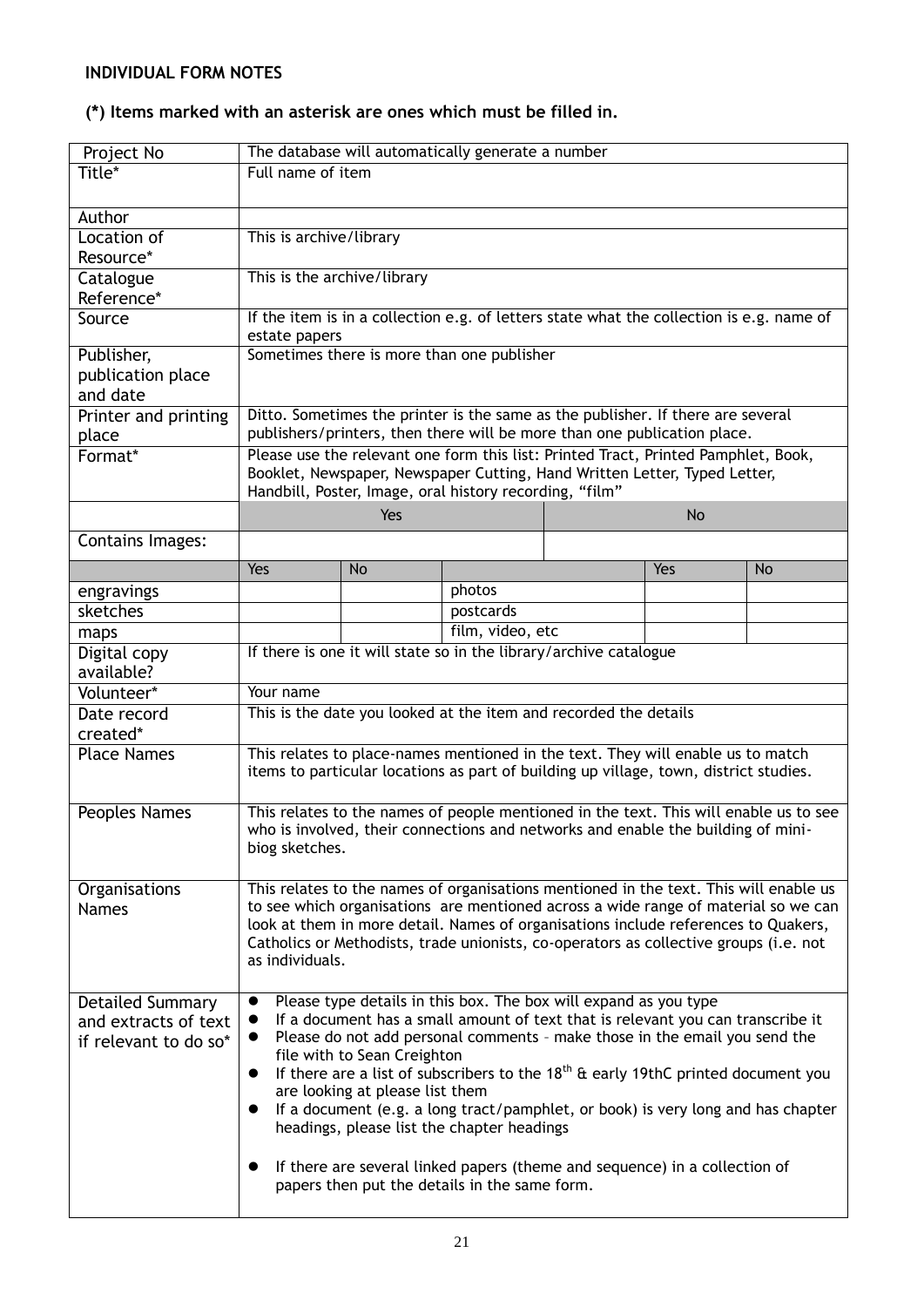| Project No                                  |                                                                                                                                |                                                                                                                                                                                                    |                  |  |           |           |
|---------------------------------------------|--------------------------------------------------------------------------------------------------------------------------------|----------------------------------------------------------------------------------------------------------------------------------------------------------------------------------------------------|------------------|--|-----------|-----------|
| <b>Title</b>                                | "A letter from a reformer to a radical on the Newcastle Meeting" of 11th October<br>1819. Subheaded "A word on the other side" |                                                                                                                                                                                                    |                  |  |           |           |
| Author                                      |                                                                                                                                | Anonymous, signed "a reformer"                                                                                                                                                                     |                  |  |           |           |
| Location of<br>Resource                     |                                                                                                                                | Newcastle Central Library Local Studies                                                                                                                                                            |                  |  |           |           |
| Catalogue<br>Reference                      |                                                                                                                                | Local Tracts vol. C36 (L042) - No. 4 in volume. X329.942                                                                                                                                           |                  |  |           |           |
| Source                                      |                                                                                                                                |                                                                                                                                                                                                    |                  |  |           |           |
| Publisher,<br>publication place<br>and date | Not given                                                                                                                      |                                                                                                                                                                                                    |                  |  |           |           |
| Printer and printing<br>place               |                                                                                                                                | Edward Walker, Pilgrim St., Newcastle-upon-Tyne                                                                                                                                                    |                  |  |           |           |
| Format                                      | Pamphlet                                                                                                                       |                                                                                                                                                                                                    |                  |  |           |           |
|                                             |                                                                                                                                | Yes                                                                                                                                                                                                |                  |  | <b>No</b> |           |
| Contains Images:                            |                                                                                                                                |                                                                                                                                                                                                    |                  |  |           |           |
|                                             | Yes                                                                                                                            | <b>No</b>                                                                                                                                                                                          |                  |  | Yes       | <b>No</b> |
|                                             |                                                                                                                                |                                                                                                                                                                                                    |                  |  |           |           |
| engravings                                  |                                                                                                                                |                                                                                                                                                                                                    | photos           |  |           |           |
| sketches                                    |                                                                                                                                |                                                                                                                                                                                                    | postcards        |  |           |           |
| maps                                        |                                                                                                                                |                                                                                                                                                                                                    | film, video, etc |  |           |           |
| Digital copy<br>available?                  |                                                                                                                                |                                                                                                                                                                                                    |                  |  |           |           |
| Volunteer                                   |                                                                                                                                |                                                                                                                                                                                                    |                  |  |           |           |
| Date record                                 |                                                                                                                                |                                                                                                                                                                                                    |                  |  |           |           |
| created<br><b>Place Names</b>               | <b>Town Moor</b>                                                                                                               |                                                                                                                                                                                                    |                  |  |           |           |
| Peoples Names                               |                                                                                                                                | Mr Pitt, Jonathan Swift, Mr MacKenzie, chairman of the meeting; Mr<br>Marshall; Mr Layton, of North Shields; Mr Hodgson; Mr Preston, a banker;<br>The Reverend Mr MacPherson, dissenting minister. |                  |  |           |           |
| Organisations<br><b>Names</b>               |                                                                                                                                |                                                                                                                                                                                                    |                  |  |           |           |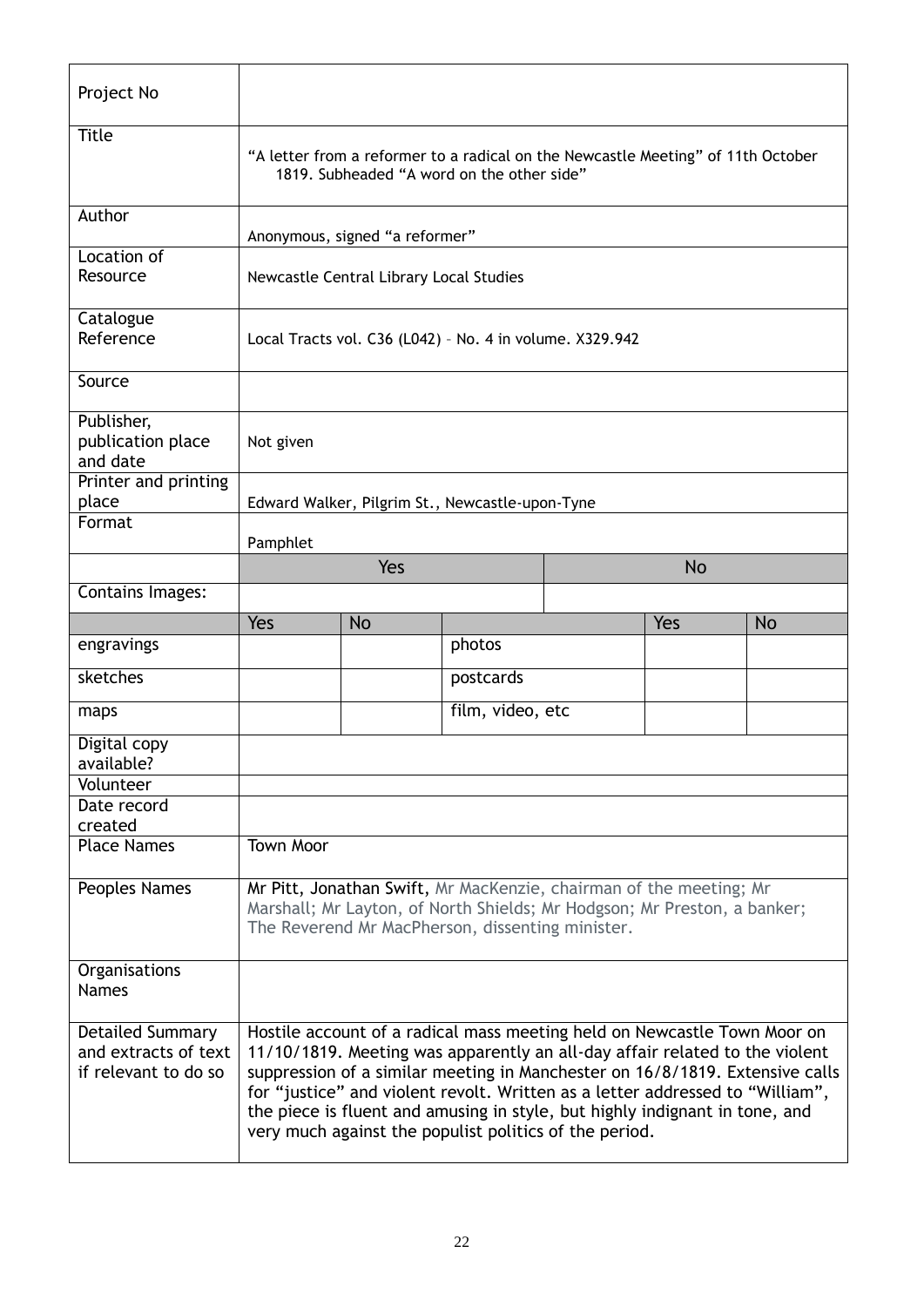## **APPENDIX FOUR**

## **BIBLIOGRAPHY FORM**

| Author | Title | Publication,<br>Vol. & Issue<br>No. | Publisher | Date | Key Project<br>themes |
|--------|-------|-------------------------------------|-----------|------|-----------------------|
|        |       |                                     |           |      |                       |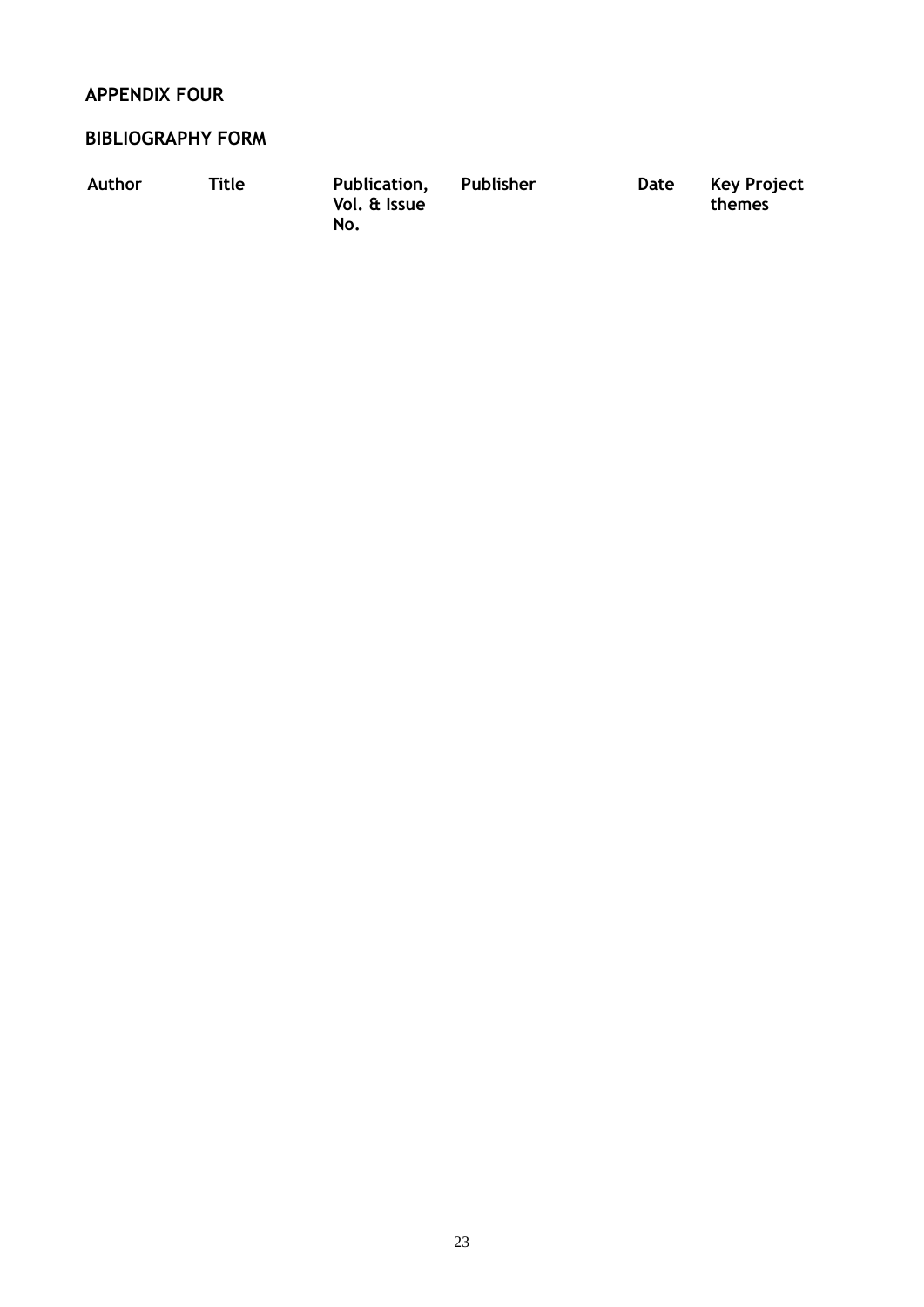## **APPENDIX FIVE**

## **NEWSPAPER CONTENTS FORM**

#### **Main Form**

| Project No                                                                                                                                       | Leave                                                |
|--------------------------------------------------------------------------------------------------------------------------------------------------|------------------------------------------------------|
| <b>Brief Description</b>                                                                                                                         | List of contents of Newcastle Evening Chronicle 1911 |
| Author                                                                                                                                           |                                                      |
| Source                                                                                                                                           | Newcastle Evening Chronicle                          |
| Publisher,<br>publication place<br>and date                                                                                                      | 1911                                                 |
| Printer and printing<br>place                                                                                                                    | Newcastle upon Tyne                                  |
| Format                                                                                                                                           | Newspaper                                            |
| Images: engravings,<br>sketches, maps,<br>photos, postcards,<br>film, video, etc<br>Oral history<br>recordings<br>Location resource<br>catalogue |                                                      |
| reference                                                                                                                                        |                                                      |
| Volunteer                                                                                                                                        | Searcher:<br>Transcriber:                            |
| Date record<br>created                                                                                                                           | Current date                                         |
| Photocopy                                                                                                                                        |                                                      |
| Digitise?                                                                                                                                        |                                                      |
|                                                                                                                                                  | Continued below                                      |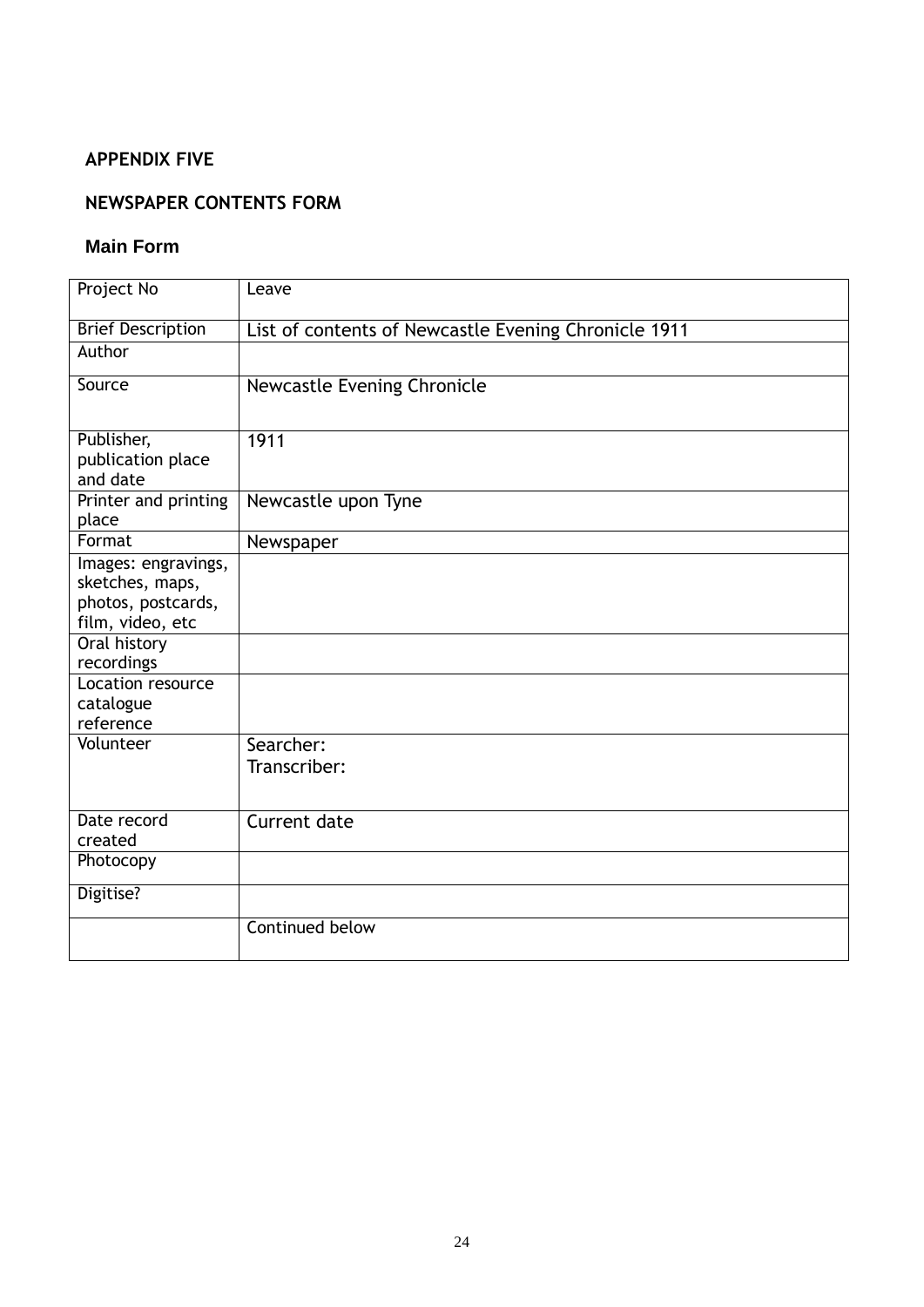## **Detailed Form for Itemised listing**

| <b>Item Title</b>                                                                | <b>Author</b> | <b>Issue Date and Page &amp; Coll</b><br>No                  | <b>No</b> | Any details inc.<br>Keywords/themes |
|----------------------------------------------------------------------------------|---------------|--------------------------------------------------------------|-----------|-------------------------------------|
| nb every other line is blank to take<br>detailed summary and additional<br>notes |               | nb this is filled<br>in only after<br>item has been<br>read. |           |                                     |
| e.g. Newcastle Guardians                                                         |               | 1/7/11                                                       | $p3$ .cc4 | poor law                            |
|                                                                                  |               |                                                              |           |                                     |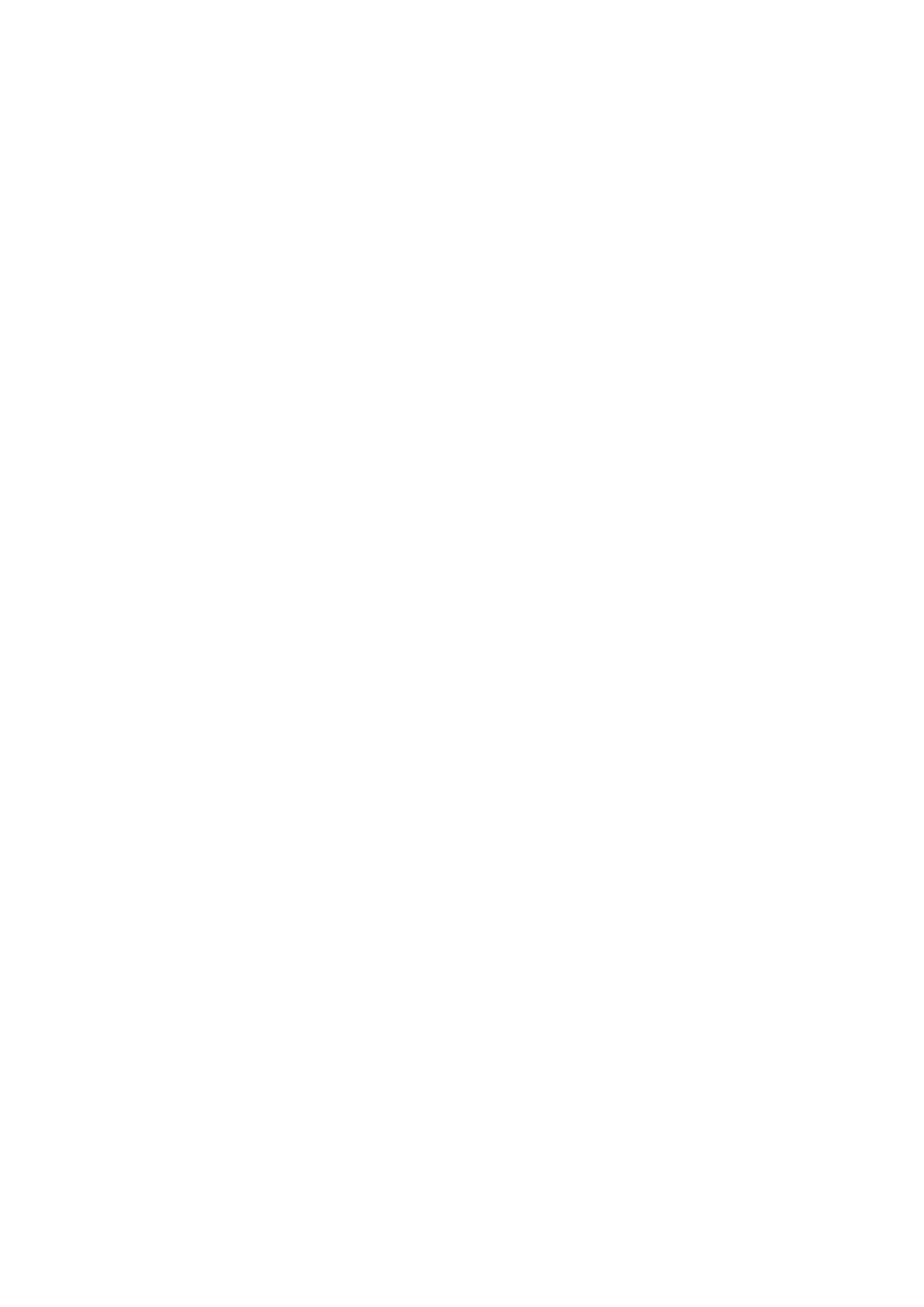# **ORAL HISTORY TOOL KIT**

## **Contents**

## **Page:**

- Interviewing: aims and procedures
- Surveying and cataloguing
- Biographical information form
- Interview information form
- Consent to be interviewed form
- Copyright form
- Your interests
- Generic forms of question
- Transcription guidelines
- 14 Useful websites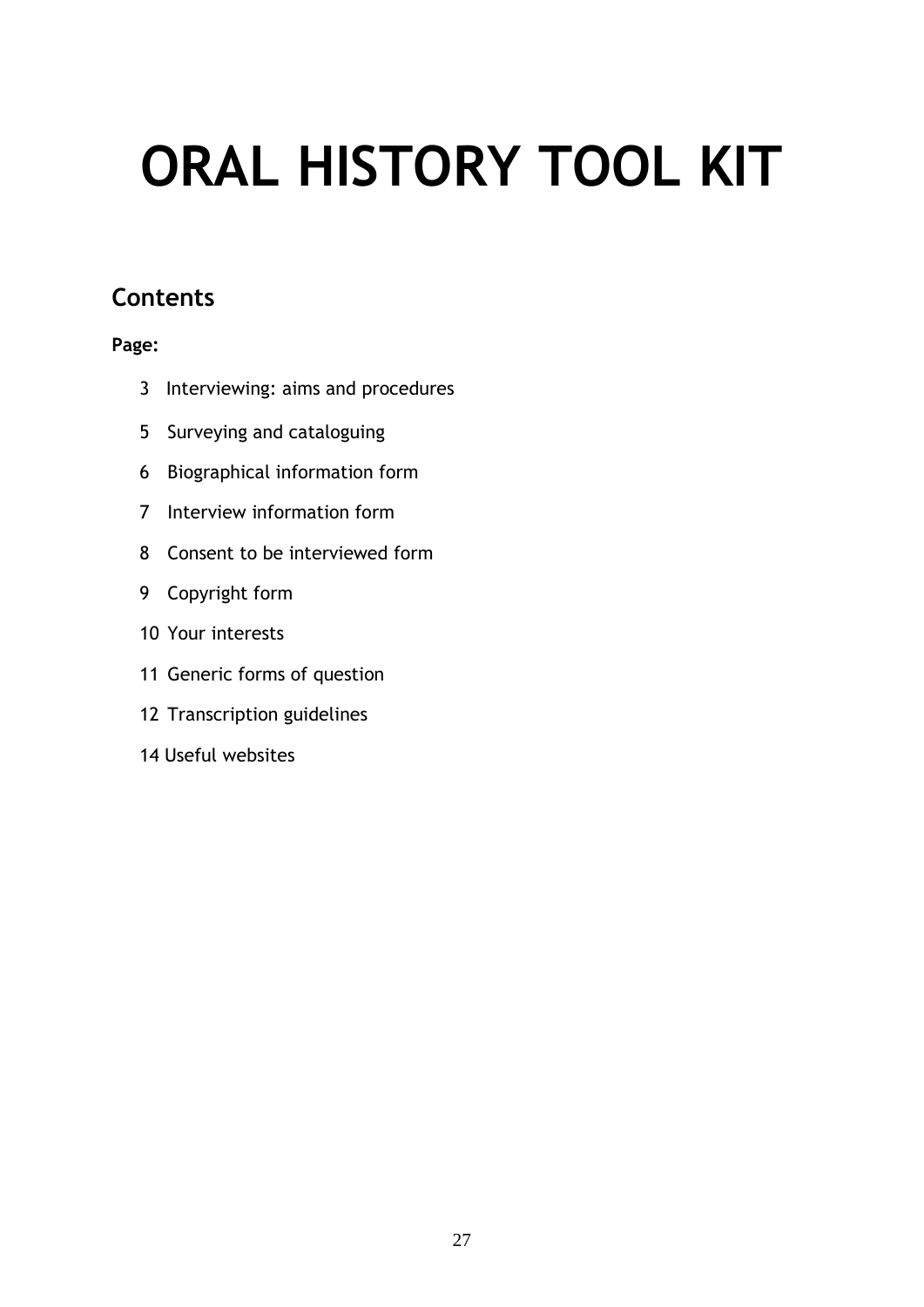## 1. **Interviewing**

- 1.1 In selecting interviewees for your project it's a good idea to check what already exists in local archives so that you don't duplicate what has already been done. It's not a good response to have somebody say 'i've already been interviewed about this'.
- 1.2 Interviewees will include those who **are linked by specific spheres of activity**. Others may be individuals found through personal contacts or from media coverage.
- 1.3 **The content of interviews will vary**, but even those with a narrow primary focus should also seek to place this in context by discussing matters such as childhood experience, education, occupation, leisure, and views of political and social questions.
- 1.4 All interviewers should undertake **a short course of training** in techniques, technologies and outcomes for the material collected. This should cover good interviewing technique, the recording equipment, and (in brief) the strengths and weaknesses of oral history. Training sessions in other areas of the field may be appropriate later within the project.
- 1.5 Generally speaking, interviewers are encouraged to **let lines of questioning develop naturally** from the interview itself, although they may wish to write down some ideas in advance. However, a selection of general, open and adaptable questions is below, along with web addresses for some sample questionnaires which may give you some ideas.
- 1.6 It is important to ensure that **basic information about the interviewee** is retained. It may be desirable to contact them in the future and essential to make sure that all interviews are correctly attributed. All interviewers should therefore fill in a biographical information form for each interviewee, and an interview information form for each interview (see below).
- 1.7 **Consent form and copyright issues.** The words spoken within sound recordings, and any transcription made from this, belong to speaker unless permission is granted for other uses, or copyright is assigned. Without this, only a very limited use can be made of a recording. It is important, therefore, that all interviewees be asked to sign the two forms below. The first gives permission for your organisation to make use of their material within your project's outputs, for instance on a web page or in a book or exhibition. The second is a broader assignation of copyright, jointly and severally, to your organisation and to whichever archival repository/ies are thought most suitable for that particular interview. This allows use to be made of the recordings by both bodies in the future, after your project is over, and allows the archive to make back-up copies as necessary. The interviewee retains the right to use their own memories (for instance to write an autobiography), and also the moral right to not use their words in a derogatory way. For more information, see<http://www.ohs.org.uk/ethics/index.php>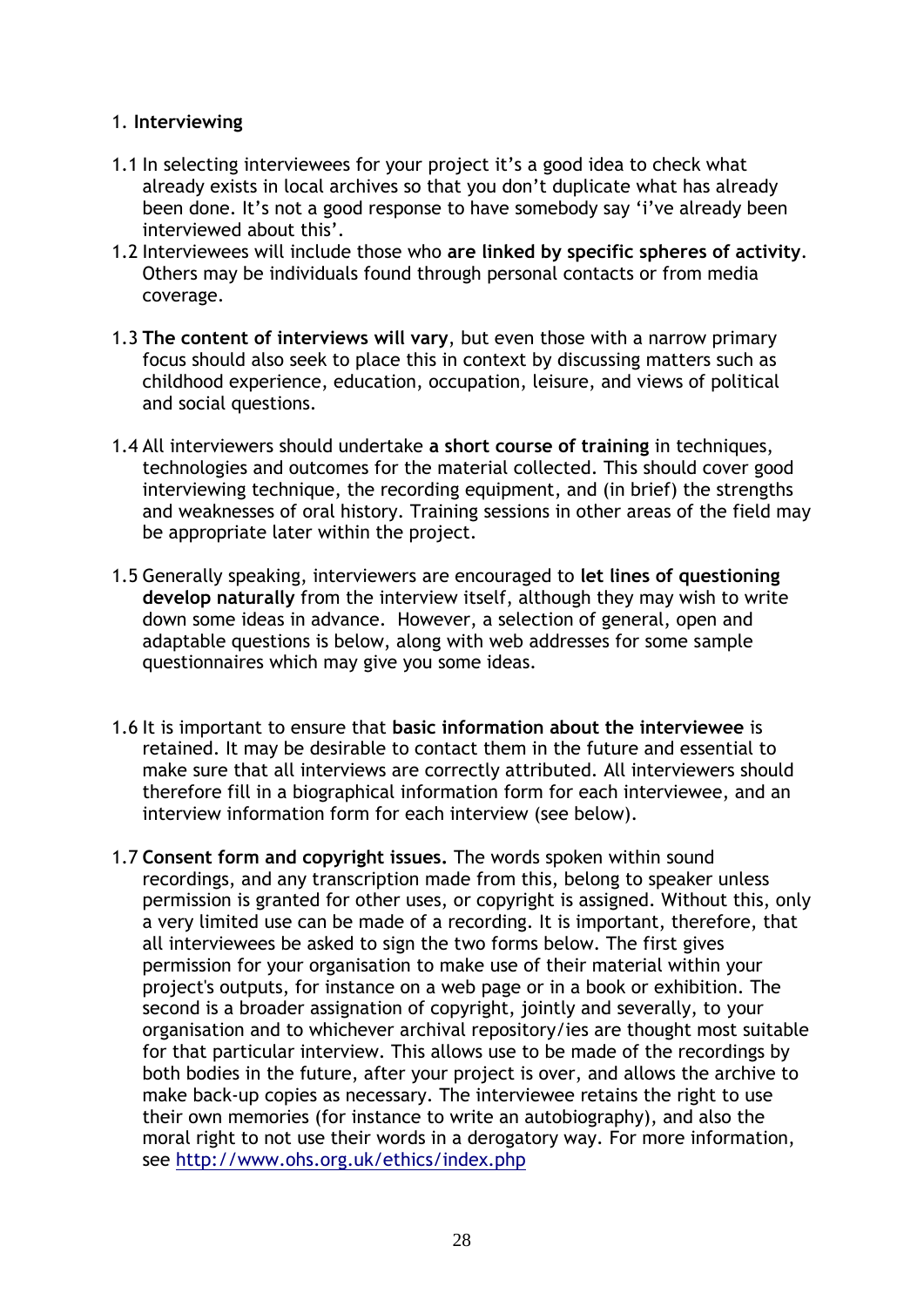- 1.8 The aim is that **all recordings should be transcribed**, preferably by the person who has recorded the interview. A written set of guidelines is provided below, along with hints on software to make the task easier. However, this is a time consuming activity and it must be acknowledged that some people will not be able to transcribe all that they record. Equally however, some people may be more, or solely, interested in transcription work.
- 1.9 **All transcriptions, and audio files, should be held centrally by your organisation,** with a back-up system in place. If allowed by the interviewee, copies will also be donated to a suitable local repository.
- 1.10 **Oral history interview material can be used within a range of project outputs**, for instance on your website, in books or exhibitions. Interviewers are therefore encouraged to think about possible ways to present their material.
- 1.11 **Interviewees may hold archive material which would complement the recording.** Its existence could (with the consent of the interviewee) be noted for future reference.
- 1.12 It is good practice to give the interviewee **a copy of their recording.**

## **2. Surveying and cataloguing**

- 1.1 There are many **oral history collections held in the region**, in archives, libraries, museums and elsewhere. Many of these are likely to contain some relevant material. These include Darlington Library, Gateshead Library, Beamish Museum, Living History North East, and the archives of Northumberland, Teesside and Tyne and Wear, although other smaller collections may also hold gems and are worth investigating.
- 1.2 Use the forms in the Archive Mapping and Research Pack for Volunteers to record the information.
- 1.3 Some existing recordings of activists may be the hands of private individuals in the form of **cassette or even reel to reel tapes**. Given the short life span of all audio carriers, it is important to encourage such individuals to get this material digitised. They may also choose to deposit a copy at a suitable institution.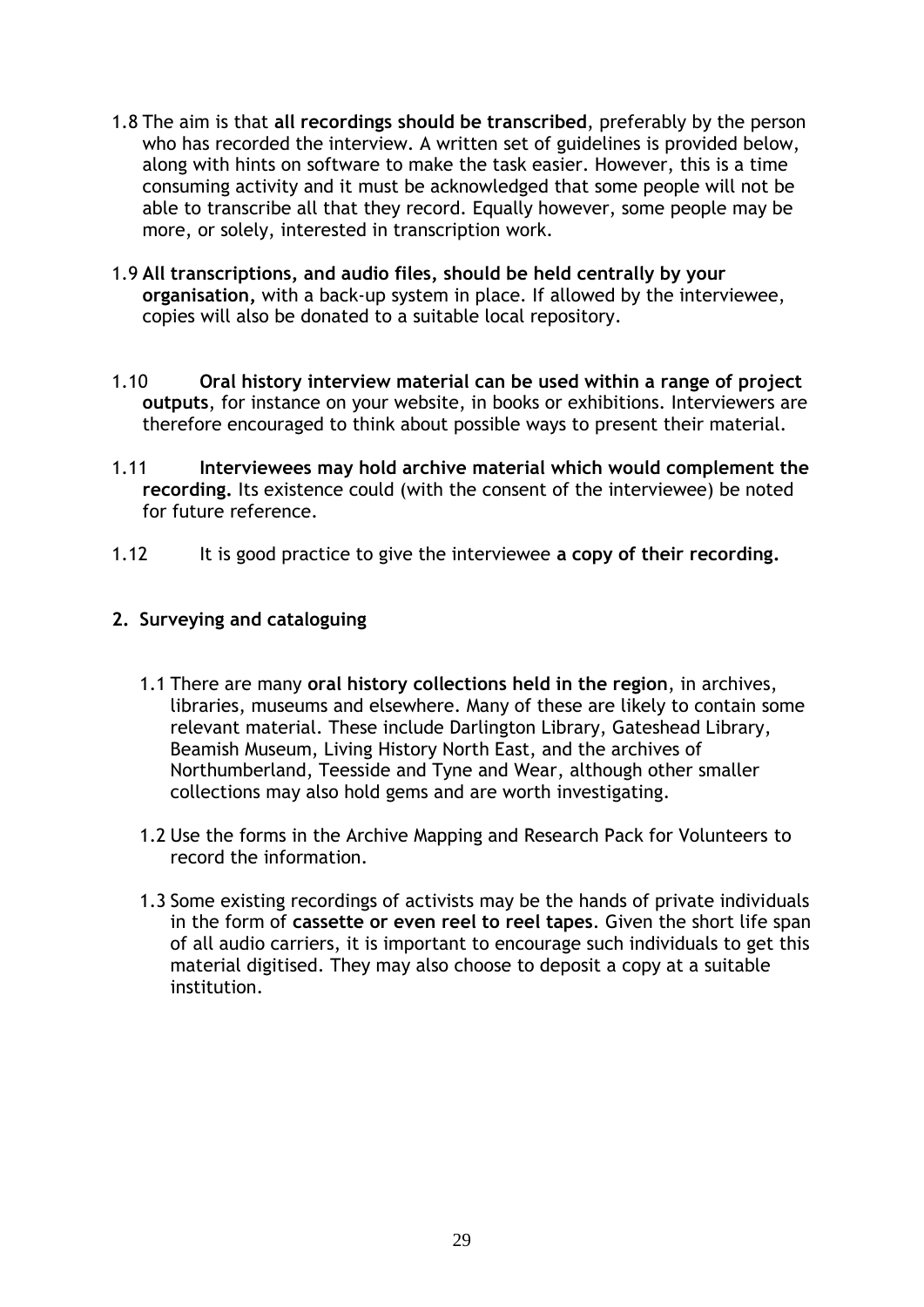## **INTERVIEWEE BIOGRAPHICAL INFORMATION**

| <b>FULL NAME</b>                                |
|-------------------------------------------------|
| <b>MAIDEN NAME</b>                              |
| <b>ADDRESS</b>                                  |
|                                                 |
|                                                 |
|                                                 |
| <b>TELEPHONE NUMBER</b>                         |
| <b>EMAIL</b>                                    |
| <b>DATE OF BIRTH</b>                            |
| <b>PLACE OF BIRTH</b>                           |
| <b>BRIEF BIOGRAPHICAL</b><br><b>INFORMATION</b> |
|                                                 |
|                                                 |
|                                                 |
|                                                 |
|                                                 |
|                                                 |
| <b>INTERVIEW CODE NUMBER(S)</b>                 |
| <b>COMPLETED BY</b>                             |
| <b>DATE</b>                                     |
|                                                 |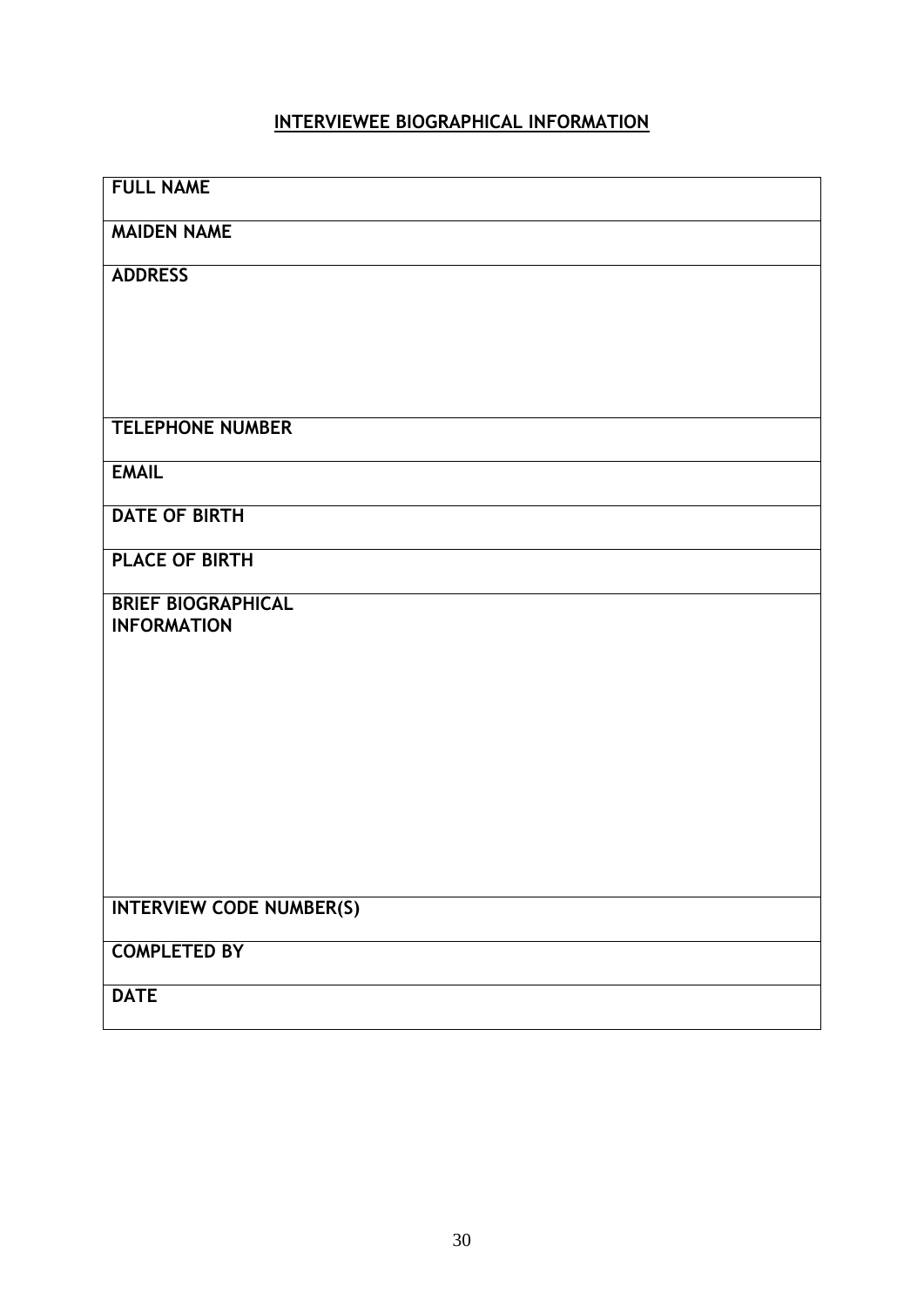## **INTERVIEW INFORMATION FORM**

| <b>INTERVIEW CODE NUMBER:</b> |  |
|-------------------------------|--|
|-------------------------------|--|

**DATE OF INTERVIEW:**

**PLACE OF INTERVIEW:**

**LENGTH OF INTERVIEW:**

**RESTRICTIONS PLACED OF USE OF INTERVIEW:**

**BRIEF DESCRIPTION OF AREAS COVERED:**

**OTHER COMMENTS CONCERNING THE INTERVIEW:**

**COMPLETED BY:**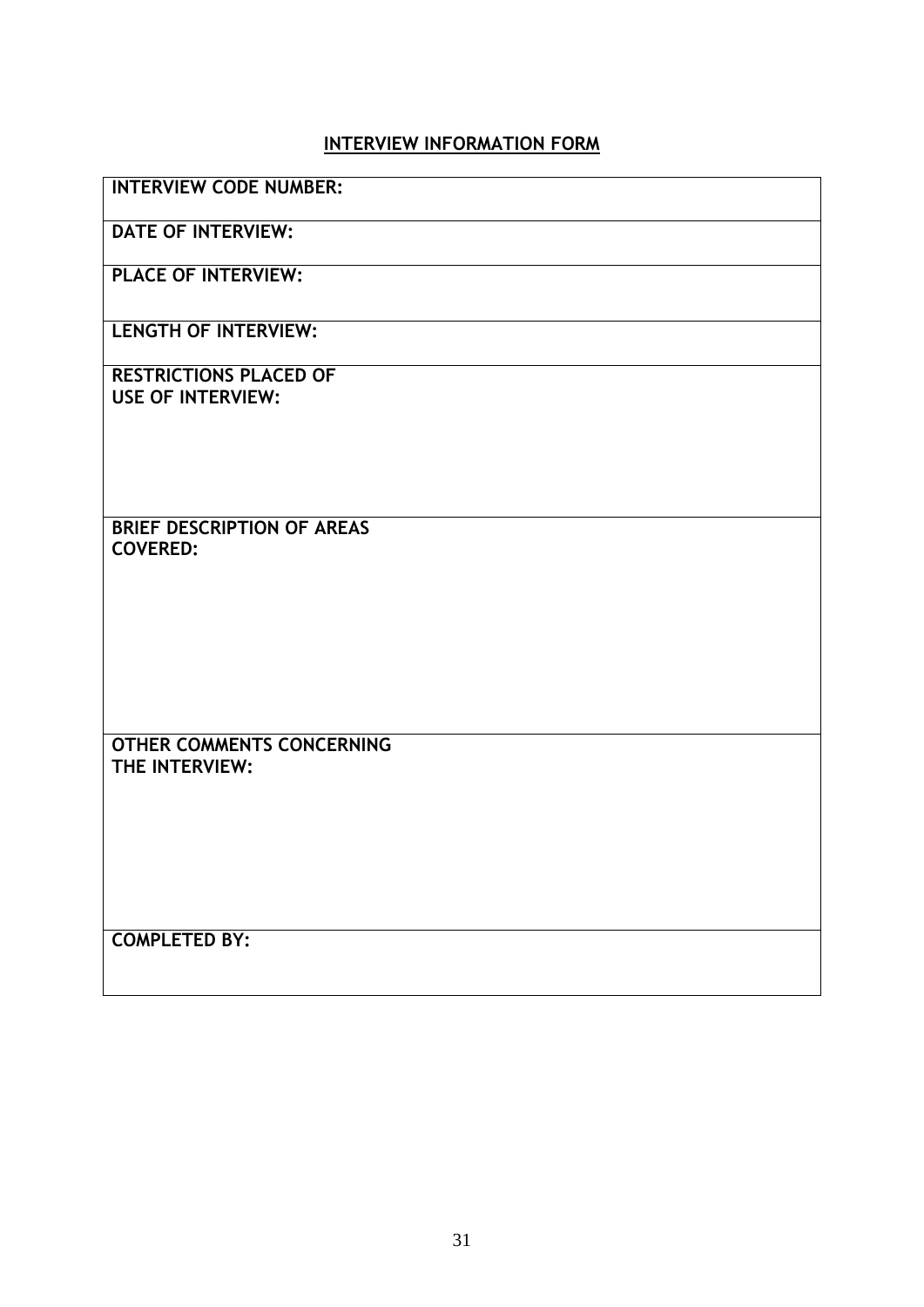## **CONSENT TO BE INTERVIEWED**

| <b>Statement of consent:</b>                              | I agree to participate in this oral history interview and to the use of this interview |
|-----------------------------------------------------------|----------------------------------------------------------------------------------------|
|                                                           |                                                                                        |
| My preference regarding the use of my name is as follows: |                                                                                        |
| within this interview:                                    | I agree to be identified by name in any reference to the information contained         |
| $*$ yes / no                                              |                                                                                        |
| Date: _________________                                   |                                                                                        |
|                                                           |                                                                                        |
|                                                           |                                                                                        |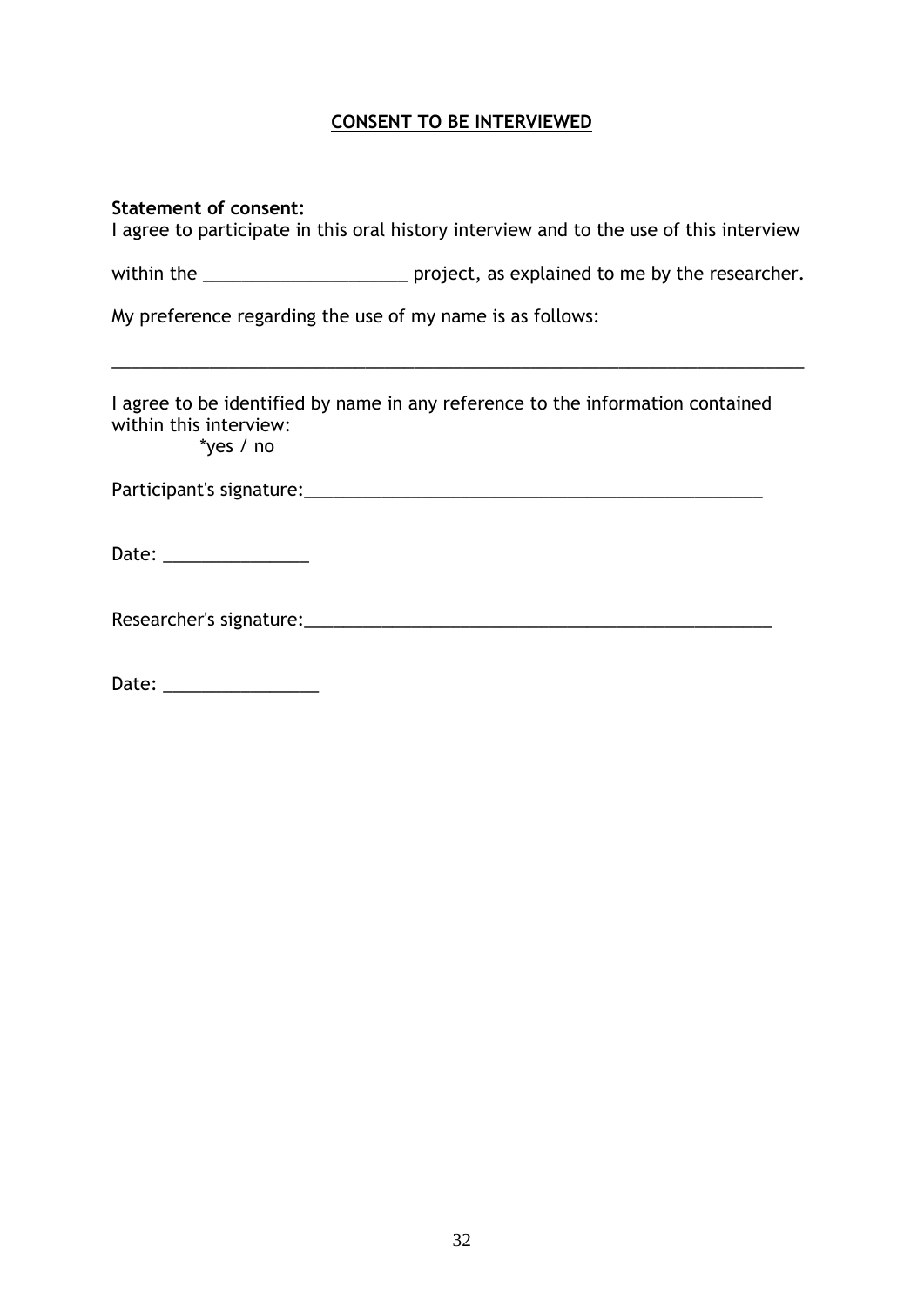## **Copyright assignment and consent form**

The purpose of this assignment of copyright is to enable *(your organisation*) to continue to make use of your interview after the \_\_\_\_\_\_\_\_\_\_\_\_\_\_\_\_\_\_\_\_\_ project is over. We also wish to ensure that a copy is kept for future generations, and therefore wish to deposit your interview in \_\_\_\_\_\_\_\_\_\_\_\_\_\_\_\_\_\_\_\_\_\_ *(Archives)* who may also wish to use material from your interview in a variety of ways. These could include: use in educational establishments

- public reference purposes
- public performance
- use in publications including print and audio
- broadcast on radio or television
- publication through the internet
- any methods of access developed in future technology

As present owner of the copyright in the contributor content (ie, the words spoken by the interviewee), I hereby assign such copyright to *(your organisation)* 

\_\_\_\_\_\_\_\_\_\_\_\_\_\_\_\_\_\_\_\_\_\_\_ and *(assigned archive)* \_\_\_\_\_\_\_\_\_\_\_\_\_\_\_\_\_\_\_\_\_\_\_\_\_\_\_\_\_\_

I am aware that I retain my moral rights, and also the right to use the information I have supplied for my own purposes. Name:

\_\_\_\_\_\_\_\_\_\_\_\_\_\_\_\_\_\_\_\_\_\_\_\_\_\_\_\_\_\_\_\_\_\_\_\_\_\_\_\_\_\_\_\_\_\_\_\_\_\_\_\_\_\_\_\_\_\_\_\_\_\_\_\_\_\_\_\_\_\_\_

\_\_\_\_\_\_\_\_\_\_\_\_\_\_\_\_\_\_\_\_\_\_\_\_\_\_\_\_\_\_\_\_\_\_\_\_ \_\_\_\_\_\_\_\_\_\_\_\_\_\_\_ \_\_\_\_\_\_\_\_\_\_\_\_\_

Interviewee signed: The Contract of the Date: Interview code:

\_\_\_\_\_\_\_\_\_\_\_\_\_\_\_\_\_\_\_\_\_\_\_\_\_\_\_\_\_\_\_\_\_\_\_\_

Researcher signed: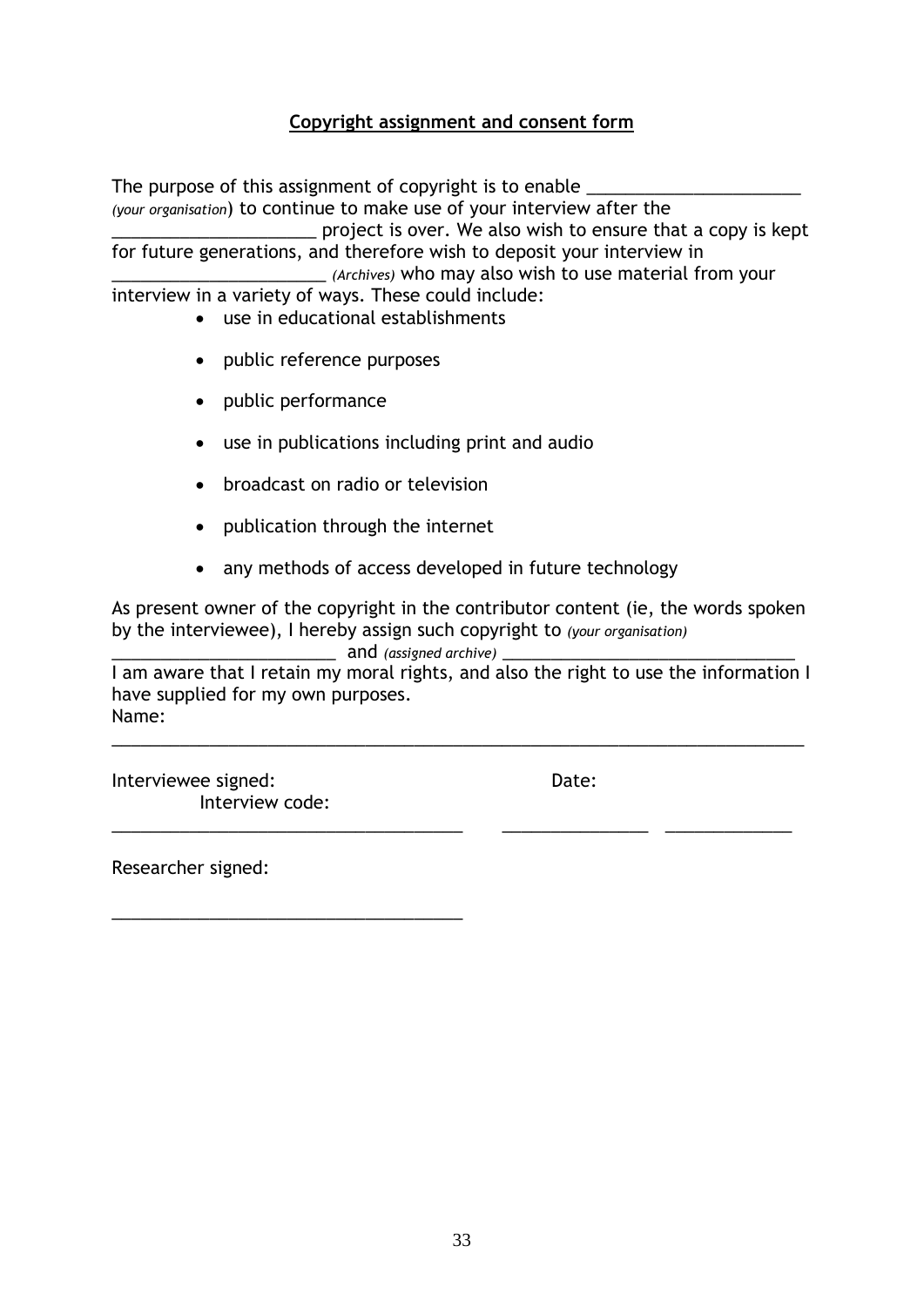## **Generic forms of question**

Obviously what questions you ask will depend upon what you have been told, and what you want to know about. However, there are a few lines of approach which can be useful in dealing with many situations (usually if you already have the bare facts of what was going on, for which more narrow - but still open if possible questions would be used). These include...

Can you tell me more about...

What memories do you have of...

Can you give me an example/illustration of... (can also be reworded to aim for a typical example or an extreme one)

What sort of a place/person etc was...

How did you feel about... Why?

Can you describe... to me?\* What sounds/smells do you associate with...

What effect did that have on you? What effect did that have on your relationship with...

Why did you/whoever....

What was the worst thing about...

What was the best thing about...

How do you feel about... looking back on it now?

What did you learn from.../ how did... change you?

How typical was...

How did you become involved with...

What were your first impressions of...

How did... compare to your expectations?

What were the consequences of...

\*one approach here if you are dealing with a particular space is to have them imagine they are walking into and around it, looking at each bit of it in turn.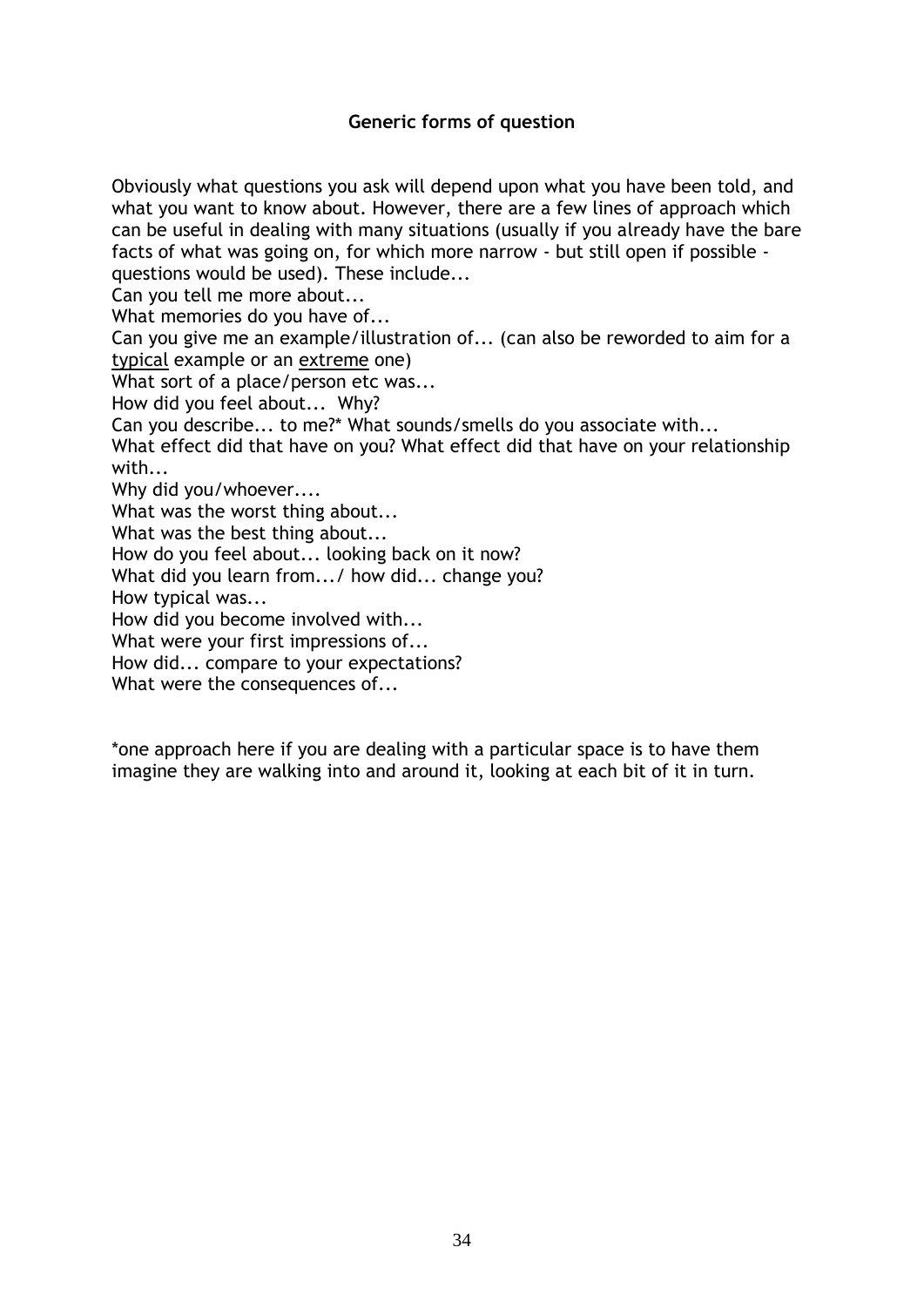## **Transcription Guidelines**

Transcription is a time consuming business. It depends how fast the person speaks and how intelligible their accent is (and how fast you can type!) but you could reckon on 5- 10 hours per hour of sound.

You are aiming to capture every spoken word, with the exception of false starts, hesitation sounds (for instance, "er...") and verbal tics (for instance, "you know", "like"), which should be included to a certain extent to capture a flavour of the person's speech, but do not need to be included with rigorous accuracy.

You will need a computer with either headphones or speakers. While you can play the sound file through several programmes on the computer, a very useful tool is Express Scribe, which you can download free and without strings from <http://www.nch.com.au/scribe/>

If you open the sound file in this, it allows you (after pressing the F lock key on those keyboards which have one) to use the F keys – 4 to stop, 7 to rewind, 9 to play, are the ones you are likely to want – to avoid having to take your hands off the keyboard in the middle of typing. You can also slightly slow down the speech, though if you do this too far the distortion becomes a problem.

If there is a demand for it, training sessions could be arranged on various aspects of dealing with digital sound files, and editing sound.

It is important to be consistent with any symbols you use. There is no recognised standard for this, but for consistency, listed below are a set of conventions which you should follow within this project.

## **Transcription Conventions**

- 1. Your editorial voice should be written in italics. This will include things like *inaudible section, unclear section, break for phone call.* Also use this when you are summarising content because it is repetition or very much off topic, eg. *Discusses modern morality. Talks about her children. Repeats information about the boiler.* Another use would be if you know are absolutely sure the speaker is factually incorrect, eg. *This was in 1951. She later corrected this name to Johnson.*
- 2. Distinguish between speakers initials at the start of each speaker's part JB: how did that feel?
- 3. Words or short phrases you can't make out at all use <>. If you can hear the initial letter, at least, or are unsure of the spelling, use eg <B ?>, <Whitfield?> -EK: we went all over the villages, Sacriston, Stanley, <>.
- 4. Space things out enough for easy reading; use one and a half line spacing.
- 5. Place the number of the interview which you will have been allocated from a central list – in the header of each page along with the name of the interviewee.
- 6. Use quotation marks for reported speech SD: So I said to him "I have to go now".